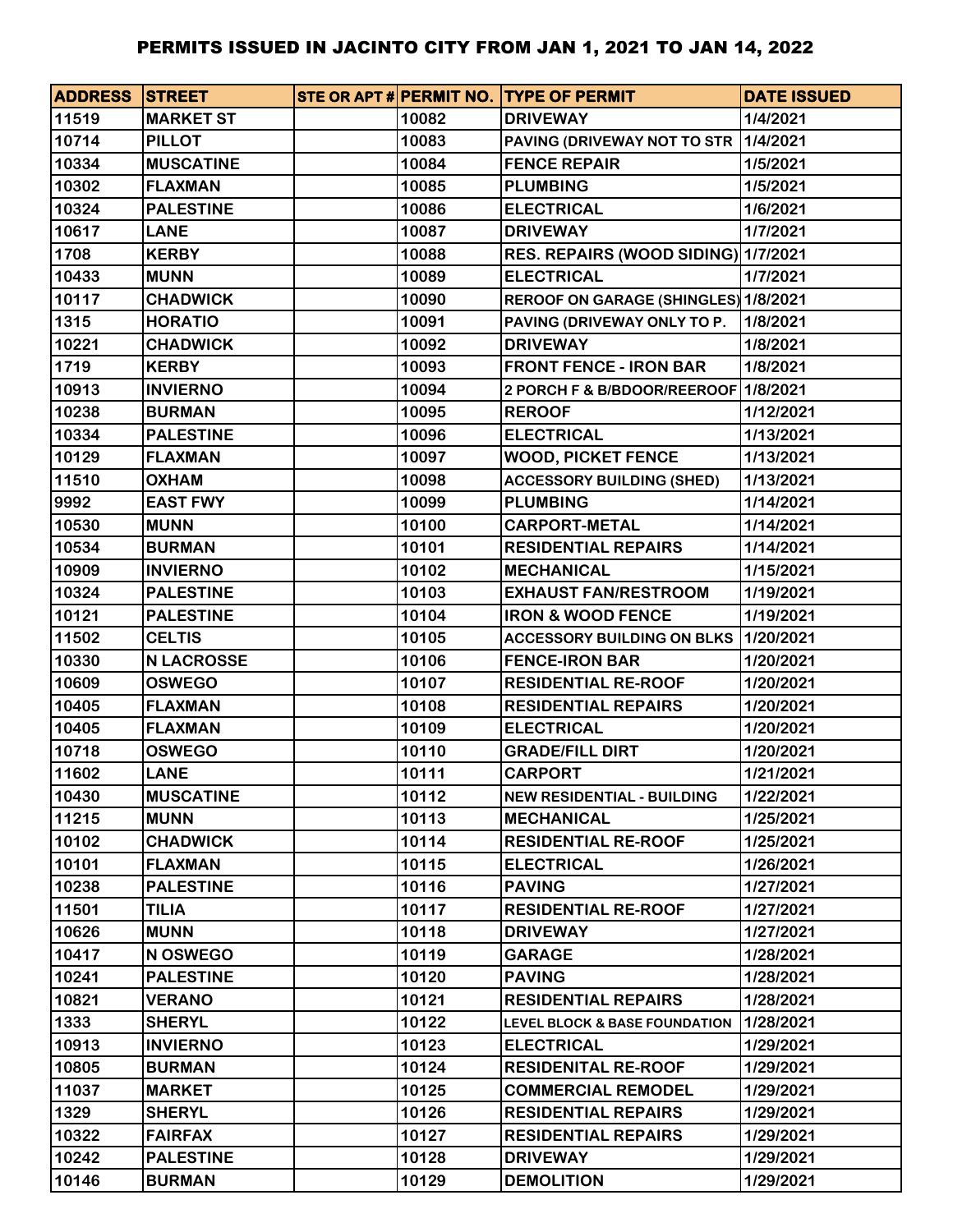| 10146 | <b>BURMAN</b>    |     | 10130 | <b>NEW RESIDENTIAL - BUILDING</b>      | 1/29/2021 |
|-------|------------------|-----|-------|----------------------------------------|-----------|
| 10434 | <b>BURMAN</b>    |     | 10131 | <b>PLUMBING</b>                        | 1/29/2021 |
| 1106  | <b>HOLLAND</b>   |     | 10132 | <b>FENCE</b>                           | 1/29/2021 |
| 10910 | <b>WIGGINS</b>   |     | 10133 | <b>MECHANICAL ADITIONS</b>             | 2/1/2021  |
| 10430 | <b>MUSCATINE</b> |     | 10134 | <b>PLUMBING</b>                        | 2/2/2021  |
| 11506 | <b>LANE</b>      |     | 10135 | <b>FENCE</b>                           | 2/3/2021  |
| 10146 | <b>FAIRFAX</b>   |     | 10136 | <b>PLUMBING</b>                        | 2/3/2021  |
| 10142 | <b>FAIRFAX</b>   |     | 10137 | <b>4FT CHAIN LINK FENCE&amp;SIDE W</b> | 2/3/2021  |
| 10225 | <b>FLAXMAN</b>   |     | 10138 | <b>PLUMBING</b>                        | 2/3/2021  |
| 1407  | <b>MERCURY</b>   |     | 10139 | <b>SIGN</b>                            | 2/3/2021  |
| 11450 | <b>EAST FWY</b>  |     | 10140 | <b>PAVING</b>                          | 2/4/2021  |
| 10434 | <b>BURMAN</b>    |     | 10141 | <b>ELECTRICAL</b>                      | 2/4/2021  |
| 10410 | <b>NORVIC</b>    |     | 10142 | <b>ELECTRICAL</b>                      | 2/5/2021  |
| 10322 | <b>WIGGINS</b>   |     | 10143 | <b>REPLACE WINDOWS</b>                 | 2/8/2021  |
| 1402  | <b>HOLLAND</b>   |     | 10144 | <b>FIRE SUPPRESSION SYSTEM</b>         | 2/8/2021  |
| 1109  | <b>MERCURY</b>   |     | 10145 | <b>COMMERCIAL DRIVEWAY</b>             | 2/8/2021  |
| 1002  | <b>MERCURY</b>   |     | 10146 | <b>COMMERCIAL BLDG.</b>                | 2/8/2021  |
| 10713 | <b>CHADWICK</b>  |     | 10147 | <b>PLUMBING</b>                        | 2/9/2021  |
| 10525 | <b>BURMAN</b>    |     | 10148 | NEW RESIDENTIAL - BUILDING 2/9/2021    |           |
| 10414 | <b>BURMAN</b>    |     | 10149 | <b>FENCE</b>                           | 2/9/2021  |
| 931   | <b>MERCURY</b>   |     | 10150 | <b>STUCCO SIDING</b>                   | 2/9/2021  |
| 1710  | <b>BELIN</b>     |     | 10151 | <b>DRIVEWAY</b>                        | 2/10/2021 |
| 11102 | <b>EAST FWY</b>  | B   | 10152 | <b>ELECTRICAL</b>                      | 2/11/2021 |
| 10925 | <b>MUSCATINE</b> |     | 10153 | SOLAR PANEL INSTALLATION 2/11/2021     |           |
| 10925 | <b>MUSCATINE</b> |     | 10154 | <b>ELECTRICAL</b>                      | 2/11/2021 |
| 10110 | <b>NORVIC</b>    |     | 10155 | <b>RESIDENTIAL RE-ROOF</b>             | 2/11/2021 |
| 1406  | <b>HORATIO</b>   | 1/2 | 10156 | <b>ELECTRICAL</b>                      | 2/12/2021 |
| 10709 | <b>NORVIC</b>    |     | 10157 | <b>CARPORT</b>                         | 2/12/2021 |
| 10237 | <b>MARKET</b>    |     | 10158 | <b>FIRE SPRINKLER SYSTEM</b>           | 2/12/2021 |
| 1626  | <b>JENNIFER</b>  |     | 10159 | <b>CARPORT</b>                         | 2/12/2021 |
| 10634 | <b>CHADWICK</b>  |     | 10160 | <b>STORAGE BLDG, PORCH CARPORT</b>     | 2/19/2021 |
| 10620 | <b>OSWEGO</b>    |     | 10161 | <b>PLUMBING</b>                        | 2/19/2021 |
| 10341 | <b>S OSWEGO</b>  |     | 10162 | <b>PLUMBING</b>                        | 2/22/2021 |
| 10603 | <b>LACROSSE</b>  |     | 10163 | <b>PLUMBING</b>                        | 2/22/2021 |
| 10826 | <b>MUSCATINE</b> |     | 10164 | <b>FENCE-WOOD</b>                      | 2/22/2021 |
| 11022 | <b>INVIERNO</b>  |     | 10165 | <b>PAVING</b>                          | 2/22/2021 |
| 10918 | <b>PALESTINE</b> |     | 10166 | <b>PAVING</b>                          | 2/24/2021 |
| 10809 | <b>VERANO</b>    |     | 10167 | <b>ELECTRICAL</b>                      | 2/24/2021 |
| 10149 | <b>NORVIC</b>    |     | 10168 | <b>PLUMBING</b>                        | 2/24/2021 |
| 10121 | <b>FLAXMAN</b>   |     | 10169 | <b>PLUMBING</b>                        | 2/25/2021 |
| 10822 | <b>BURMAN</b>    |     | 10170 | <b>PLUMBING</b>                        | 2/25/2021 |
| 10422 | <b>S OSWEGO</b>  |     | 10171 | <b>RESIDENTIAL REPAIR</b>              | 2/25/2021 |
| 1713  | <b>CHAZEN</b>    |     | 10172 | <b>RESIDENTIAL RE-ROOF</b>             | 3/1/2021  |
| 10341 | <b>LANE</b>      |     | 10173 | <b>ELECTRICAL</b>                      | 3/1/2021  |
| 10433 | <b>CHADWICK</b>  |     | 10174 | <b>RESIDENTIAL RE-ROOF</b>             | 3/1/2021  |
| 10934 | <b>LANE</b>      |     | 10175 | <b>RESIDENTIAL REPAIR</b>              | 3/1/2021  |
| 10825 | <b>INVIERNO</b>  |     | 10176 | <b>ELECTRICAL</b>                      | 3/2/2021  |
| 10134 | <b>PALESTINE</b> |     | 10177 | <b>RESIDENTIAL REPAIR</b>              | 3/2/2021  |
| 10110 | <b>PILLOT</b>    |     | 10178 | <b>DRIVEWAY</b>                        | 3/2/2021  |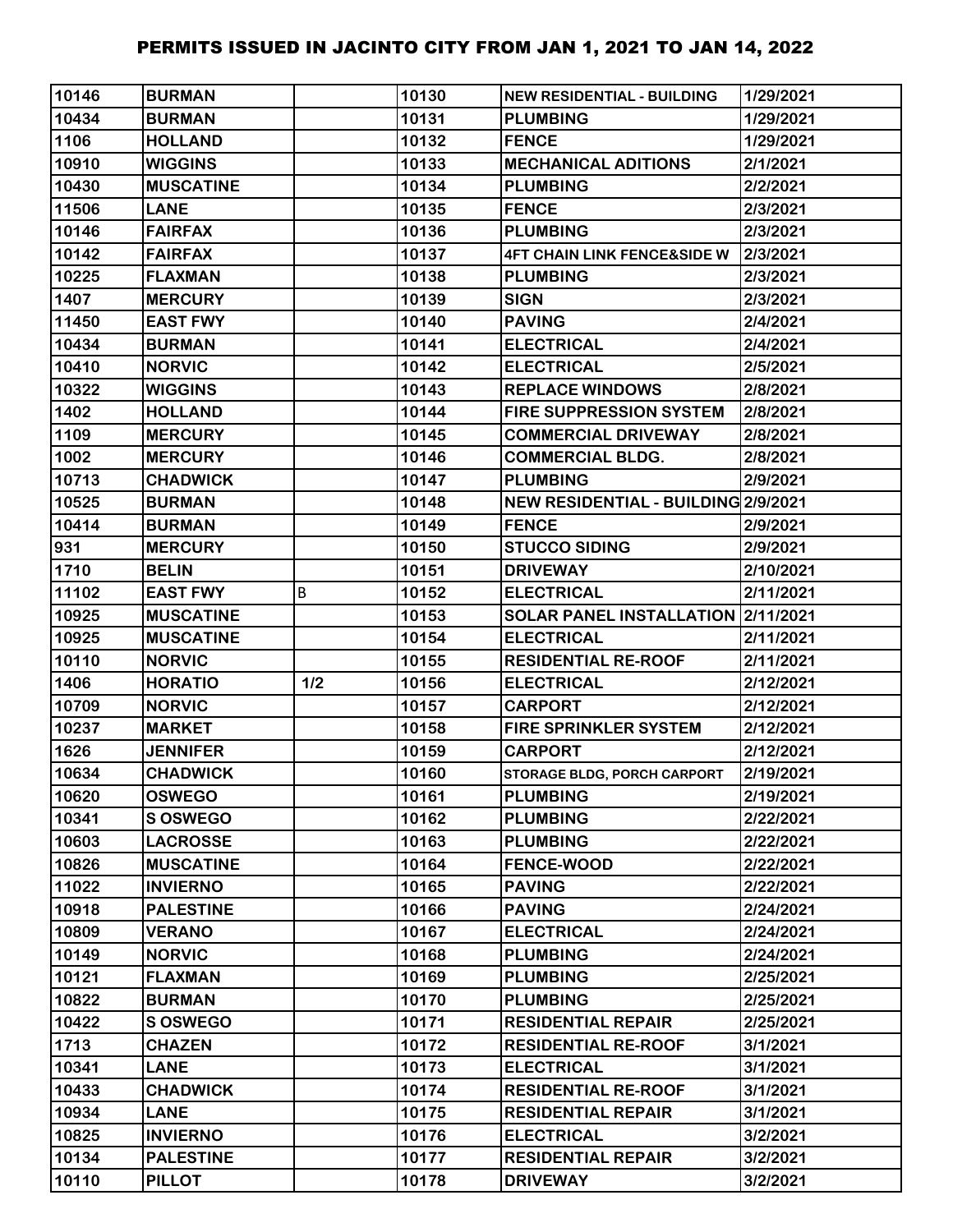| 10341 | S OSWEGO          | 10179 | <b>PLUMBING</b>                        | 3/2/2021  |
|-------|-------------------|-------|----------------------------------------|-----------|
| 10822 | <b>BURMAN</b>     | 10180 | <b>HOUSE DEMOLITION</b>                | 3/2/2021  |
| 1109  | <b>SIESTA</b>     | 10181 | <b>ELECTRICAL</b>                      | 3/3/2021  |
| 1114  | <b>DACUS</b>      | 10182 | <b>PORCH &amp; RES. REPAIRS</b>        | 3/3/2021  |
| 10146 | <b>BURMAN</b>     | 10183 | <b>WATER &amp; SEWER DISCONNECT</b>    | 3/4/2021  |
| 11602 | <b>LANE</b>       | 10184 | <b>DRIVEWAY AND PAVING</b>             | 3/4/2021  |
| 10222 | <b>FAIRFAX</b>    | 10186 | <b>PLUMBING</b>                        | 3/4/2021  |
| 11450 | <b>EAST FWY</b>   | 10187 | <b>ELECTRICAL</b>                      | 3/5/2021  |
| 1705  | <b>SERPENTINE</b> | 10188 | <b>FENCE</b>                           | 3/5/2021  |
| 931   | <b>MERCURY</b>    | 10189 | <b>DRIVEWAY</b>                        | 3/5/2021  |
| 10313 | <b>CHADWICK</b>   | 10190 | <b>DRIVEWAY</b>                        | 3/5/2021  |
| 10922 | <b>LACROSSE</b>   | 10191 | <b>DRIVEWAY</b>                        | 3/5/2021  |
| 11605 | <b>LANE</b>       | 10192 | <b>FENCE</b>                           | 3/5/2021  |
| 10925 | <b>MUSCATINE</b>  | 10193 | <b>ELECTRICAL</b>                      | 3/8/2021  |
| 10209 | <b>CHADWICK</b>   | 10194 | <b>PAVING</b>                          | 3/8/2021  |
| 10346 | <b>MUNN</b>       | 10195 | <b>METAL CARPORT</b>                   | 3/8/2021  |
| 10614 | <b>MUSCATINE</b>  | 10196 | <b>DRIVEWAY</b>                        | 3/8/2021  |
| 10913 | <b>OSWEGO</b>     | 10197 | <b>PLUMBING</b>                        | 3/8/2021  |
| 11505 | <b>OGLESBY</b>    | 10198 | <b>RESIDENTIAL ADD.</b>                | 3/10/2021 |
| 9990  | <b>EAST FWY</b>   | 10199 | <b>PLUMBING FIRE LI</b>                | 3/10/2021 |
| 9990  | <b>EAST FWY</b>   | 10200 | <b>PLUMBING</b>                        | 3/10/2021 |
| 10346 | <b>CHADWICK</b>   | 10201 | <b>FENCE</b>                           | 3/10/2021 |
| 10102 | <b>BURMAN</b>     | 10202 | <b>PLUMBING</b>                        | 3/11/2021 |
| 10134 | <b>BURMAN</b>     | 10203 | <b>DRIVEWAY</b>                        | 3/11/2021 |
| 1506  | <b>CHESTON</b>    | 10204 | <b>NEW RESIDENTIAL</b>                 | 3/11/2021 |
| 10906 | <b>FLAXMAN</b>    | 10205 | <b>REPLACE SIDING &amp;</b>            | 3/12/2021 |
| 10620 | <b>OSWEGO</b>     | 10206 | <b>RES. REP.-DAMAGE</b>                | 3/12/2021 |
| 11519 | <b>MARKET ST</b>  | 10207 | 6' FENCE                               | 3/12/2021 |
| 10614 | <b>MUSCATINE</b>  | 10208 | DRIVEWAY AND SIDEWALK                  | 3/12/2021 |
| 10137 | <b>CHADWICK</b>   | 10209 | <b>PAVING</b>                          | 3/12/2021 |
| 10410 | <b>N LACROSSE</b> | 10210 | <b>RESIDENTIAL REPAIRS-SIDING</b>      | 3/15/2021 |
| 10245 | <b>FLAXMAN</b>    | 10211 | ACCESSORY BUILDING-SHED ON 3/15/2021   |           |
| 10910 | <b>FLAXMAN</b>    | 10212 | REPLACE SIDING AND WINDOWS 3/16/2021   |           |
| 10417 | <b>SOSWEGO</b>    | 10213 | <b>CARPORT</b>                         | 3/16/2021 |
| 10626 | <b>CHADWICK</b>   | 10214 | <b>RESIDENTIAL REPAIRS</b>             | 3/16/2021 |
| 931   | <b>MERCURY</b>    | 10215 | <b>COMMERCIAL DRIVEWAY ON DACU</b>     | 3/16/2021 |
| 10620 | <b>OSWEGO</b>     | 10216 | <b>PLUMBING</b>                        | 3/16/2021 |
| 10925 | <b>WIGGINS</b>    | 10217 | <b>PLUMBING</b>                        | 3/17/2021 |
| 10338 | <b>MUNN</b>       | 10218 | <b>DRIVEWAY</b>                        | 3/17/2021 |
| 10602 | <b>FAIRFAX</b>    | 10219 | <b>RESD REPAIRS- SIDING&amp; WINDO</b> | 3/17/2021 |
| 10413 | <b>CHADWICK</b>   | 10220 | <b>REROOF OF GARAGE</b>                | 3/18/2021 |
| 11519 | <b>MARKET ST</b>  | 10221 | <b>MECHANICAL</b>                      | 3/19/2021 |
| 10118 | <b>CHADWICK</b>   | 10222 | <b>FENCE</b>                           | 3/19/2021 |
| 10426 | <b>PALESTINE</b>  | 10223 | <b>RESIDENTIAL REPAIRS</b>             | 3/19/2021 |
| 1533  | <b>JENNIFER</b>   | 10224 | <b>RESIDENTIAL REPAIRS</b>             | 3/19/2021 |
| 1618  | <b>JENNIFER</b>   | 10225 | <b>RESIDENTIAL REPAIRS</b>             | 3/22/2021 |
| 10341 | <b>S OSWEGO</b>   | 10226 | <b>ELECTRICAL</b>                      | 3/22/2021 |
| 1521  | <b>SERPENTINE</b> | 10227 | <b>PLUMBING</b>                        | 3/22/2021 |
| 11510 | <b>OXHAM</b>      | 10228 | <b>ELECTRICAL</b>                      | 3/22/2021 |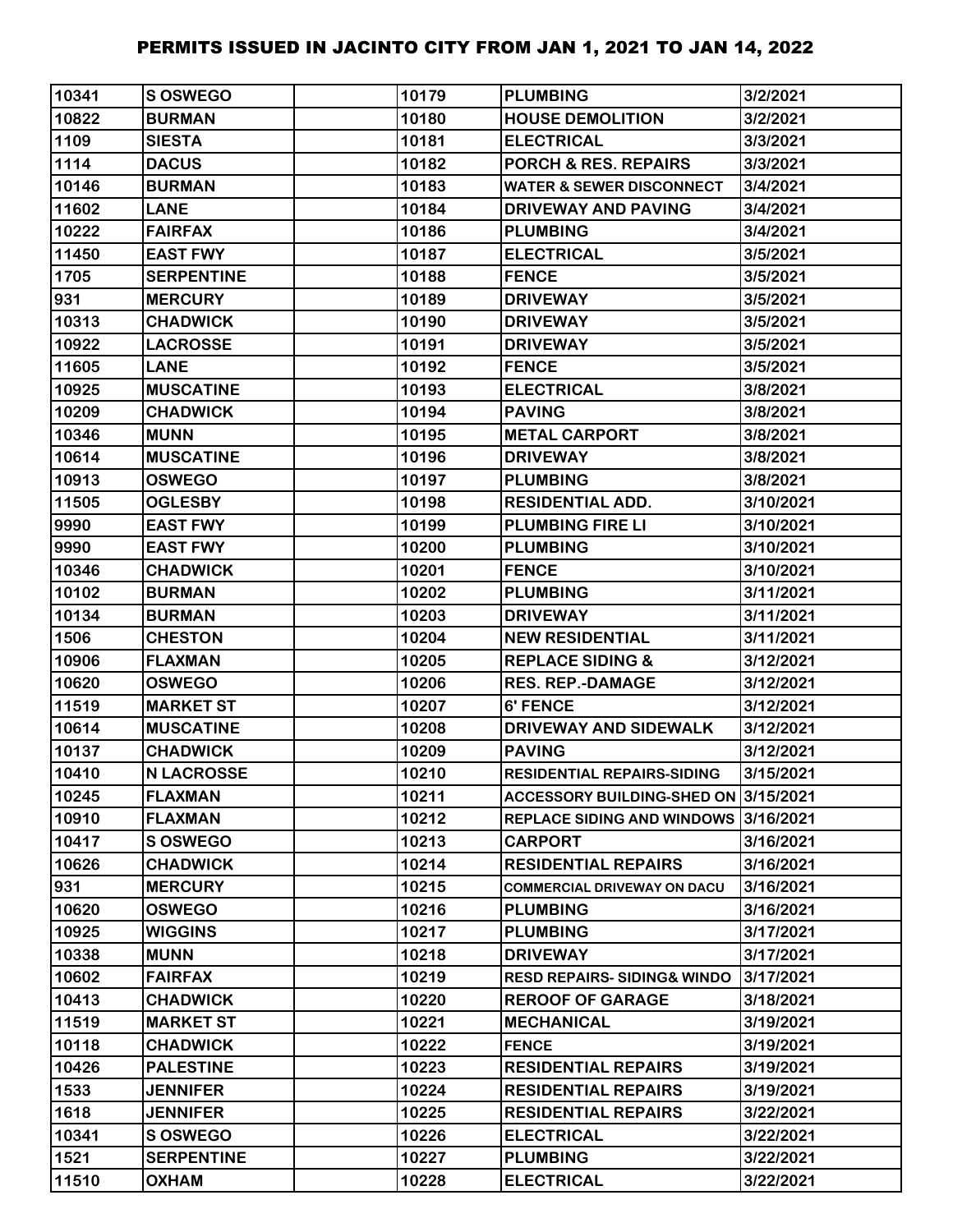| 10509 | <b>LANE</b>      | 10229 | <b>FENCE-METAL</b>                        | 3/23/2021 |
|-------|------------------|-------|-------------------------------------------|-----------|
| 11026 | <b>MUSCATINE</b> | 10230 | <b>RESIDENTIAL REPAIRS</b>                | 3/23/2021 |
| 10626 | <b>GARBER</b>    | 10231 | <b>DRIVEWAY</b>                           | 3/24/2021 |
| 10934 | <b>OSWEGO</b>    | 10232 | <b>PAVING</b>                             | 3/24/2021 |
| 1613  | <b>CASPERSON</b> | 10233 | <b>RESIDENTIAL REPAIRS-WINDOWS</b>        | 3/25/2021 |
| 10121 | <b>CHADWICK</b>  | 10234 | <b>RESIDENTIAL REPAIRS-WINDOWS</b>        | 3/25/2021 |
| 10229 | <b>NORVIC</b>    | 10235 | <b>PLUMBING</b>                           | 3/25/2021 |
| 10205 | <b>CHADWICK</b>  | 10236 | <b>ELECTRICAL</b>                         | 3/26/2021 |
| 10146 | <b>BURMAN</b>    | 10237 | <b>PLUMBING</b>                           | 3/29/2021 |
| 11026 | <b>LACROSSE</b>  | 10238 | <b>RESIDENTIAL RE-ROOF</b>                | 3/29/2021 |
| 11602 | <b>OXHAM</b>     | 10239 | <b>PAVING</b>                             | 3/29/2021 |
| 1709  | <b>CASPERSON</b> | 10240 | <b>ACCESSORY BUILDING-SHED</b>            | 3/30/2021 |
| 1709  | <b>CASPERSON</b> | 10241 | <b>MECHANICAL</b>                         | 3/30/2021 |
| 11505 | <b>OXHAM</b>     | 10242 | <b>CARPORT</b>                            | 3/30/2021 |
| 10122 | <b>PALESTINE</b> | 10243 | <b>RESIDENTIAL RE-ROOF</b>                | 3/30/2021 |
| 1109  | <b>MERCURY</b>   | 10244 | <b>FENCE</b>                              | 3/30/2021 |
| 10238 | <b>NORVIC</b>    | 10245 | <b>REPLACE SIDING</b>                     | 3/31/2021 |
| 10706 | <b>LANE</b>      | 10246 | <b>DRIVEWAY</b>                           | 4/1/2021  |
| 10617 | <b>MUSCATINE</b> | 10247 | <b>BLOCK AND BASE LEVEL</b>               | 4/1/2021  |
| 1713  | <b>CASPERSON</b> | 10248 | <b>DRIVEWAY</b>                           | 4/1/2021  |
| 10310 | <b>WIGGINS</b>   | 10249 | <b>PAVING</b>                             | 4/1/2021  |
| 11519 | <b>MARKET ST</b> | 10250 | <b>PLUMBING</b>                           | 4/5/2021  |
| 11001 | <b>MUSCATINE</b> | 10251 | <b>ELECTRICAL</b>                         | 4/5/2021  |
| 11005 | <b>MUSCATINE</b> | 10252 | <b>ELECTRICAL</b>                         | 4/5/2021  |
| 1610  | <b>CASPERSON</b> | 10253 | <b>DRIVEWAY</b>                           | 4/5/2021  |
| 10602 | <b>WIGGINS</b>   | 10254 | <b>FENCE AND REPLACE SIDING 14/6/2021</b> |           |
| 1702  | <b>CHESTON</b>   | 10255 | <b>REROOF</b>                             | 4/6/2021  |
| 10505 | <b>CHADWICK</b>  | 10256 | <b>DRIVEWAY</b>                           | 4/6/2021  |
| 10314 | <b>EAST FWY</b>  | 10257 | <b>ELECTRICAL</b>                         | 4/6/2021  |
| 11510 | <b>FLAXMAN</b>   | 10258 | <b>PLUMBING</b>                           | 4/6/2021  |
| 10802 | <b>MUSCATINE</b> | 10259 | <b>DRIVEWAY</b>                           | 4/7/2021  |
| 10241 | <b>PALESTINE</b> | 10260 | <b>RESIDENTIAL REPAIRS</b>                | 4/7/2021  |
| 10121 | <b>CHADWICK</b>  | 10261 | <b>RES-REMODEL</b>                        | 4/8/2021  |
| 1626  | <b>JENNIFER</b>  | 10263 | <b>ELECTRICAL</b>                         | 4/8/2021  |
| 10521 | <b>NORVIC</b>    | 10264 | <b>FOUNDATION LEVEL</b>                   | 4/9/2021  |
| 10117 | <b>RUMAR</b>     | 10265 | <b>ACCESSORY BLDG</b>                     | 4/9/2021  |
| 10930 | <b>BURMAN</b>    | 10266 | <b>FENCE</b>                              | 4/9/2021  |
| 10510 | <b>WIGGINS</b>   | 10267 | <b>RESIDENTIAL REPAIRS</b>                | 4/9/2021  |
| 10425 | <b>WIGGINS</b>   | 10268 | <b>FENCE</b>                              | 4/9/2021  |
| 1709  | <b>CASPERSON</b> | 10269 | <b>ELECTRICAL</b>                         | 4/12/2021 |
| 10606 | <b>WIGGINS</b>   | 10270 | <b>DRIVEWAY</b>                           | 4/12/2021 |
| 1702  | <b>JENNIFER</b>  | 10271 | <b>PLUMBING</b>                           | 4/12/2021 |
| 10405 | <b>MUSCATINE</b> | 10272 | <b>WOOD FENCE</b>                         | 4/12/2021 |
| 10629 | <b>FLAXMAN</b>   | 10273 | <b>SHED REPAIRS</b>                       | 4/12/2021 |
| 10205 | <b>PILLOT</b>    | 10274 | <b>CHAINLINK &amp; WOOD FENCE</b>         | 4/12/2021 |
| 10138 | <b>PILLOT</b>    | 10275 | <b>DRIVEWAY</b>                           | 4/13/2021 |
| 10425 | <b>BURMAN</b>    | 10276 | <b>DRIVEWAY</b>                           | 4/13/2021 |
| 1606  | <b>JENNIFER</b>  | 10277 | <b>REROOF</b>                             | 4/13/2021 |
| 10511 | <b>LACROSSE</b>  | 10278 | <b>COMM. REMODEL</b>                      | 4/14/2021 |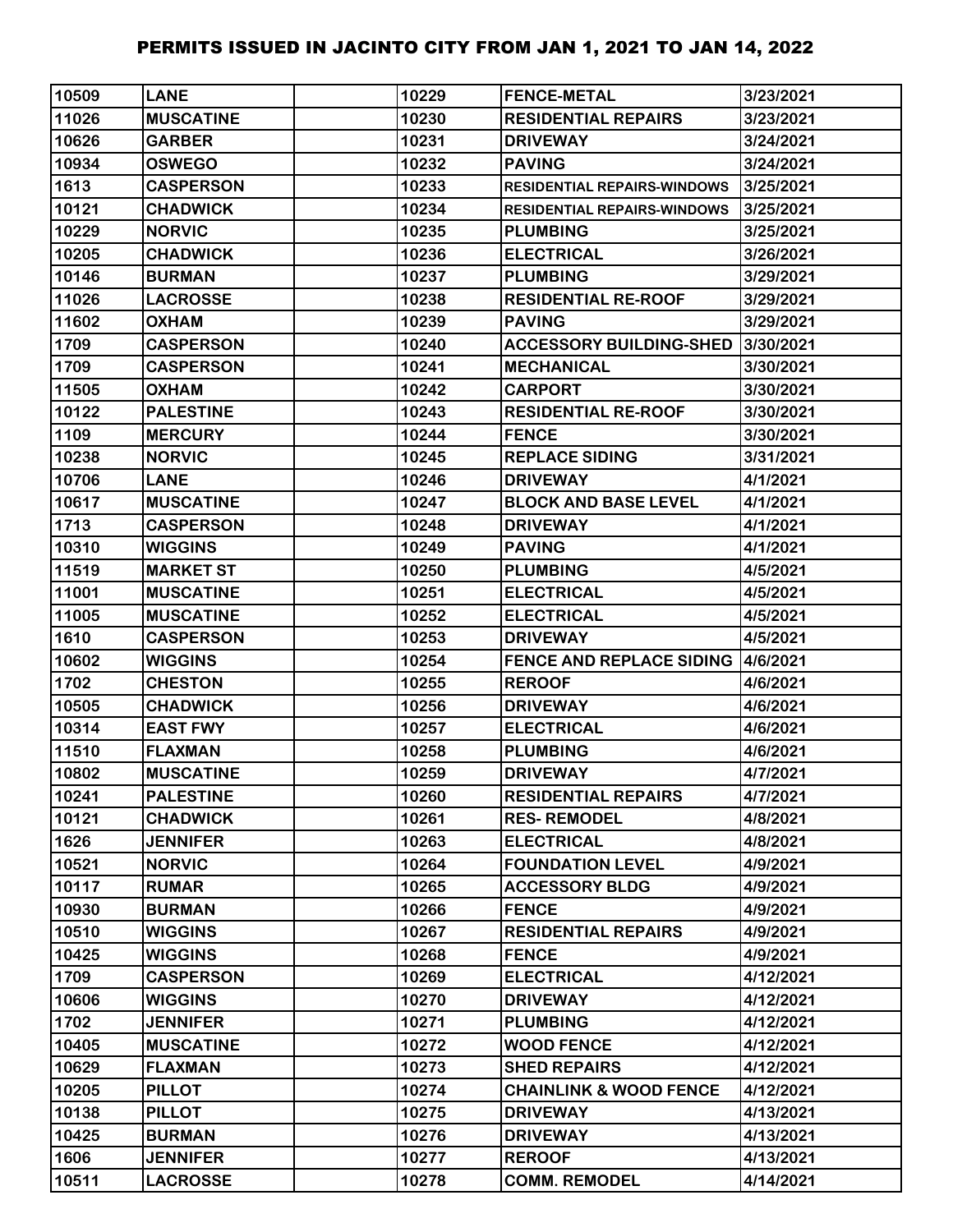| 10511 | <b>LACROSSE</b>  | TB1685-33/3410279 |       | <b>COMM. REMODEL</b>               | 4/14/2021 |
|-------|------------------|-------------------|-------|------------------------------------|-----------|
| 10511 | <b>LACROSSE</b>  | TB1685-33/3410280 |       | <b>COMM. REMODEL</b>               | 4/14/2021 |
| 10511 | <b>LACROSSE</b>  | TB272-31/32 10281 |       | <b>COMM. REMODEL</b>               | 4/14/2021 |
| 10511 | <b>LACROSSE</b>  | TB272-31/32 10282 |       | <b>COMM. REMODEL</b>               | 4/14/2021 |
| 10511 | <b>LACROSSE</b>  | TB243-29/30 10283 |       | <b>COMM. REMODEL</b>               | 4/14/2021 |
| 10511 | <b>LACROSSE</b>  | TB243-29/30 10284 |       | <b>COMM. REMODEL</b>               | 4/14/2021 |
| 10511 | <b>LACROSSE</b>  |                   | 10285 | <b>COMM. REMODEL</b>               | 4/14/2021 |
| 10511 | <b>LACROSSE</b>  | 27/28             | 10286 | <b>COMM. REMODEL</b>               | 4/14/2021 |
| 10511 | <b>LACROSSE</b>  | TB900-26          | 10287 | <b>COMM. REMODEL</b>               | 4/14/2021 |
| 10511 | <b>LACROSSE</b>  | TB900-26          | 10288 | <b>COMM. REMODEL</b>               | 4/14/2021 |
| 10511 | <b>LACROSSE</b>  | TB2457-39/4010289 |       | <b>COMM. REMODEL</b>               | 4/14/2021 |
| 10918 | <b>VERANO</b>    |                   | 10290 | <b>REROOF</b>                      | 4/15/2021 |
| 10905 | <b>VERANO</b>    |                   | 10291 | <b>METAL CARPORT</b>               | 4/15/2021 |
| 11515 | <b>MARKET</b>    |                   | 10292 | <b>MECHANICAL</b>                  | 4/15/2021 |
| 1610  | <b>BURMAN</b>    |                   | 10293 | <b>RES.REPAIRS</b>                 | 4/15/2021 |
| 1317  | <b>BELIN</b>     |                   | 10294 | <b>INGROUND POOL</b>               | 4/16/2021 |
| 10201 | <b>FLAXMAN</b>   |                   | 10295 | <b>WOOD-FENCE</b>                  | 4/16/2021 |
| 10714 | <b>PILLOT</b>    |                   | 10296 | <b>WOOD FENCE</b>                  | 4/16/2021 |
| 10118 | <b>WIGGINS</b>   |                   | 10297 | <b>RES.REPAIRS</b>                 | 4/19/2021 |
| 10213 | <b>NORVIC</b>    |                   | 10298 | <b>PLUMBING</b>                    | 4/19/2021 |
| 1335  | <b>HORATIO</b>   |                   | 10299 | <b>DEMO.SHED</b>                   | 4/19/2021 |
| 1734  | <b>BELIN</b>     |                   | 10300 | <b>DRIVEWAY</b>                    | 4/20/2021 |
| 1717  | <b>JENNIFER</b>  |                   | 10302 | PATIO, ROOF DECK STRUCTUH4/20/2021 |           |
| 1506  | <b>CHESTON</b>   |                   | 10303 | <b>PLUMBING</b>                    | 4/21/2021 |
| 10146 | <b>BURMAN</b>    |                   | 10304 | <b>MECHANICAL</b>                  | 4/21/2021 |
| 10202 | <b>PALESTINE</b> |                   | 10305 | <b>FENCE</b>                       | 4/21/2021 |
| 10330 | <b>MUNN</b>      |                   | 10306 | <b>RESIDENTIAL RE-ROOF</b>         | 4/21/2021 |
| 10409 | <b>BURMAN</b>    |                   | 10307 | <b>PLUMBING</b>                    | 4/22/2021 |
| 11502 | <b>CELTIS</b>    |                   | 10308 | <b>DRIVEWAY</b>                    | 4/23/2021 |
| 1526  | <b>BELIN</b>     |                   | 10309 | <b>DRIVEWAY</b>                    | 4/23/2021 |
| 10146 | <b>BURMAN</b>    |                   | 10310 | <b>ELECTRICAL</b>                  | 4/23/2021 |
| 1702  | <b>JENNIFER</b>  |                   | 10311 | <b>MECHANICAL</b>                  | 4/23/2021 |
| 10441 | N OSWEGO         |                   | 10312 | <b>REPLACE SIDING &amp; TRIM</b>   | 4/23/2021 |
| 11020 | <b>BURMAN</b>    |                   | 10313 | <b>PLUMBING</b>                    | 4/27/2021 |
| 10122 | <b>BURMAN</b>    |                   | 10315 | <b>RESIDENTIAL RE-ROOF</b>         | 4/27/2021 |
| 921   | <b>AKRON</b>     |                   | 10316 | <b>RIGHT OF WAY</b>                | 4/27/2021 |
| 11519 | <b>MARKET ST</b> |                   | 10317 | <b>RIGHT OF WAY</b>                | 4/27/2021 |
| 10401 | <b>MUNN</b>      |                   | 10318 | <b>RESIDENTIAL RE-ROOF</b>         | 4/27/2021 |
| 11519 | <b>MARKET ST</b> |                   | 10319 | <b>PLUMBING</b>                    | 4/29/2021 |
| 10409 | <b>BURMAN</b>    |                   | 10320 | <b>DEMOLITION</b>                  | 4/29/2021 |
| 931   | <b>MERCURY</b>   |                   | 10321 | <b>COMMERCIAL REMODEL</b>          | 5/3/2021  |
| 11602 | <b>SEAGRAM</b>   |                   | 10322 | RES.REP.(ROOF & B.PORCH FH5/3/2021 |           |
| 11505 | <b>OXHAM</b>     |                   | 10323 | <b>DRIVEWAY, PAVING &amp; GATE</b> | 5/3/2021  |
| 10237 | <b>MARKET</b>    |                   | 10324 | <b>PLUMBING</b>                    | 5/4/2021  |
| 1625  | <b>JENNIFER</b>  |                   | 10325 | <b>PLUMBING</b>                    | 5/4/2021  |
| 1506  | <b>CHESTON</b>   |                   | 10326 | <b>MECHANICAL</b>                  | 5/4/2021  |
| 10529 | <b>LACROSSE</b>  |                   | 10327 | <b>ELECTRICAL</b>                  | 5/4/2021  |
| 1434  | <b>HORATIO</b>   |                   | 10328 | <b>PLUMBING</b>                    | 5/4/2021  |
| 10425 | <b>CHADWICK</b>  |                   | 10329 | <b>DRIVEWAY</b>                    | 5/4/2021  |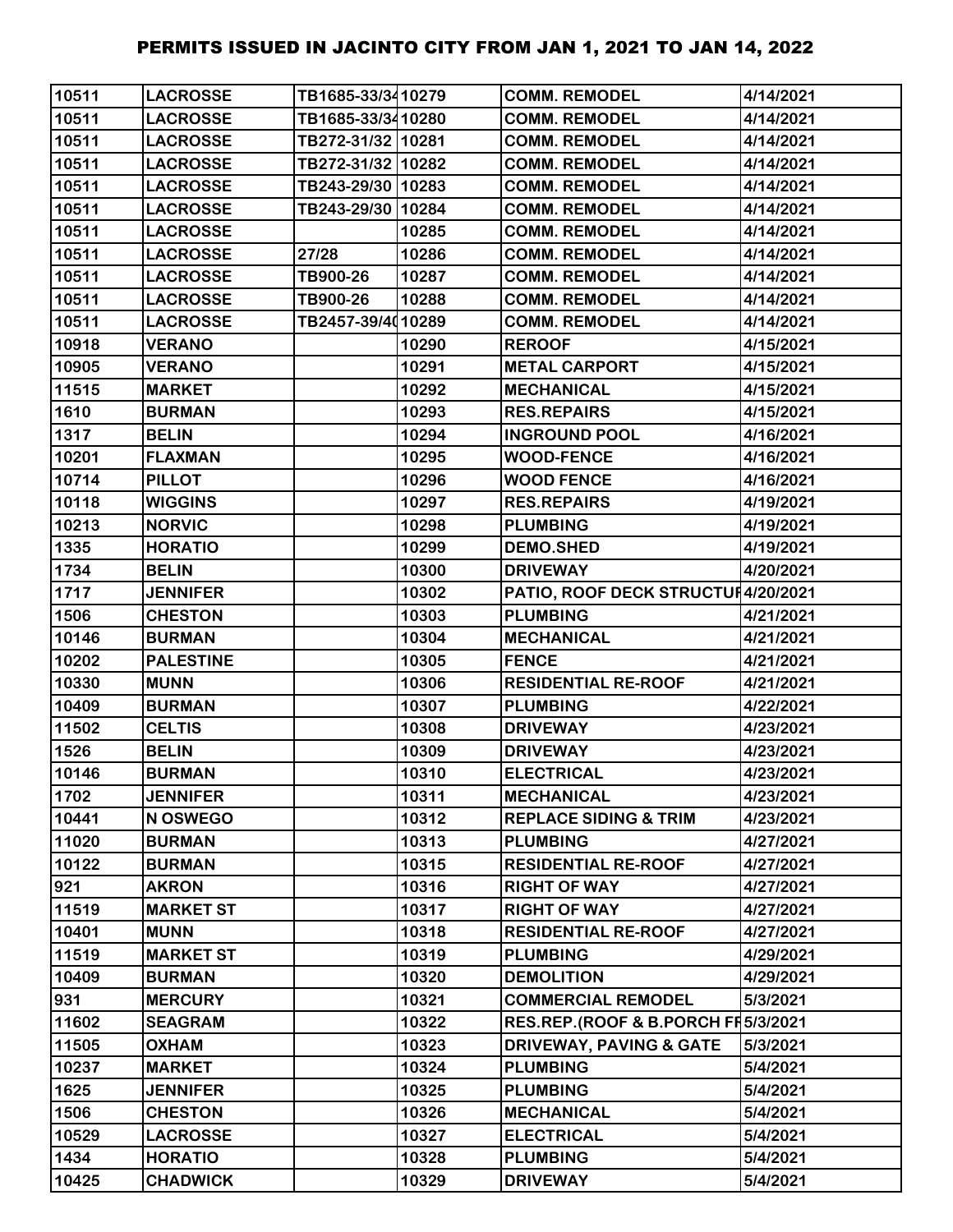| 10606           | <b>WIGGINS</b>    | 10330 | <b>FENCE</b>                             | 5/4/2021  |
|-----------------|-------------------|-------|------------------------------------------|-----------|
| 10938           | <b>LACROSSE</b>   | 10331 | <b>RESIDENTIAL - REMODEL</b>             | 5/5/2021  |
| 10638           | <b>FAIRFAX</b>    | 10332 | <b>FENCE-WOOD</b>                        | 5/5/2021  |
| 10702           | <b>NORVIC</b>     | 10333 | <b>REROOF</b>                            | 5/6/2021  |
| 10201           | <b>PALESTINE</b>  | 10334 | <b>RESIDENTIAL REPAIRS</b>               | 5/6/2021  |
| 10706           | <b>FLAXMAN</b>    | 10335 | <b>PAVING</b>                            | 5/6/2021  |
| 11030           | <b>VERANO</b>     | 10336 | <b>RESIDENTIAL RE-ROOF</b>               | 5/6/2021  |
| 10505           | <b>PALESTINE</b>  | 10337 | <b>FENCE &amp; GATE</b>                  | 5/6/2021  |
| 10319           | <b>PALESTINE</b>  | 10338 | COM REMODEL-REROOF & PAINT 5/7/2021      |           |
| 1426            | <b>HORATIO</b>    | 10339 | <b>DEMOLITION-SHED</b>                   | 5/7/2021  |
| 10534           | <b>PALESTINE</b>  | 10340 | <b>FENCE-GATE</b>                        | 5/7/2021  |
| 10610           | <b>BURMAN</b>     | 10341 | RES. ADDITION(BEDROOM-ON SL 5/11/2021    |           |
| 1506            | <b>CHESTON</b>    | 10342 | <b>ELECTRICAL</b>                        | 5/11/2021 |
| 11505           | <b>OGLESBY</b>    | 10343 | <b>ELECTRICAL</b>                        | 5/11/2021 |
| 10714           | <b>GARBER LN</b>  | 10344 | <b>NEW WINDOWS</b>                       | 5/12/2021 |
| 10102           | <b>FAIRFAX</b>    | 10345 | <b>ACCESSORY BUILDING</b>                | 5/12/2021 |
| 10434           | <b>PILLOT</b>     | 10346 | <b>ELECTRICAL</b>                        | 5/13/2021 |
| 10918           | <b>FLAXMAN</b>    | 10347 | <b>4FT TALL PICKET FENCE</b>             | 5/13/2021 |
| 10345           | <b>N LACROSSE</b> | 10348 | <b>RESIDENTIAL RE-ROOF</b>               | 5/13/2021 |
| 10237           | <b>MARKET</b>     | 10349 | <b>MECHANICAL</b>                        | 5/14/2021 |
| 1702            | <b>JENNIFER</b>   | 10350 | <b>DRIVEWAY</b>                          | 5/14/2021 |
| 11518           | <b>CELTIS</b>     | 10351 | <b>PLUMBING</b>                          | 5/14/2021 |
| 10209           | <b>RUMAR</b>      | 10352 | <b>GAZEBO</b>                            | 5/14/2021 |
| 11009           | <b>WIGGINS</b>    | 10353 | <b>PLUMBING</b>                          | 5/17/2021 |
| 10433           | <b>LANE</b>       | 10354 | <b>LEVEL BLOCK &amp; BASE FOUNDATION</b> | 5/17/2021 |
| 10501           | <b>WIGGINS</b>    | 10355 | <b>RESIDENTIAL RE-ROOF</b>               | 5/17/2021 |
| 10824           | <b>INVIERNO</b>   | 10356 | <b>LEVEL BLK &amp; BASE AND ADDITION</b> | 5/17/2021 |
| 10510           | <b>CHADWICK</b>   | 10357 | <b>DRIVEWAY</b>                          | 5/18/2021 |
| 10345           | <b>LANE</b>       | 10358 | <b>RESIDENTIAL ADDITION</b>              | 5/18/2021 |
| 10533           | <b>BURMAN</b>     | 10359 | <b>FENCE &amp; RESIDENTIAL REPAIRS</b>   | 5/18/2021 |
| 11013           | <b>VERANO</b>     | 10360 | LEVEL BLK & BASE AND RE-ROOF             | 5/18/2021 |
| 10909           | <b>OSWEGO</b>     | 10361 | <b>RESIDENTIAL REPAIRS</b>               | 5/18/2021 |
| 1705            | <b>SERPENTINE</b> | 10362 | <b>GENERATOR</b>                         | 5/19/2021 |
| 1705            | <b>SERPENTINE</b> | 10363 | <b>ELECTRICAL</b>                        | 5/19/2021 |
| 1705            | <b>SERPENTINE</b> | 10364 | <b>PLUMBING</b>                          | 5/19/2021 |
| 10225           | <b>MUNN</b>       | 10365 | <b>WOOD FENCE</b>                        | 5/20/2021 |
| 10517           | <b>CHADWICK</b>   | 10366 | <b>RESIDENTIAL RE-ROOF</b>               | 5/19/2021 |
| 1317            | <b>BELIN</b>      | 10367 | <b>PLUMBING</b>                          | 5/20/2021 |
| 11513           | <b>SEAGRAM</b>    | 10368 | <b>ACCESORY BUILDING</b>                 | 5/21/2021 |
| 10337           | <b>PILLOT</b>     | 10369 | <b>PAVING</b>                            | 5/21/2021 |
| 1627            | <b>CHAZEN</b>     | 10370 | <b>RESIDENTIAL RE-ROOF</b>               | 5/21/2021 |
| 10510           | <b>FLAXMAN</b>    | 10371 | <b>FENCE</b>                             | 5/21/2021 |
| 10909           | <b>INVIERNO</b>   | 10372 | <b>RESIDENTIAL RE-ROOF</b>               | 6/4/2021  |
| 10727           | <b>MUNN</b>       | 10373 | <b>DRIVEWAY</b>                          | 5/25/2021 |
| 10402           | <b>FLAXMAN</b>    | 10374 | <b>RES.REP (WINDOWS)</b>                 | 5/26/2021 |
| SC <sub>2</sub> | <b>BURMAN</b>     | 10375 | <b>ELECTRICAL</b>                        | 5/26/2021 |
| 10117           | <b>LANE</b>       | 10376 | <b>RES.REM.(SOLAR PANELS)</b>            | 5/26/2021 |
| 10117           | <b>LANE</b>       | 10377 | <b>ELECTRICAL</b>                        | 5/26/2021 |
| 10425           | <b>PILLOT</b>     | 10378 | <b>REROOF</b>                            | 5/26/2021 |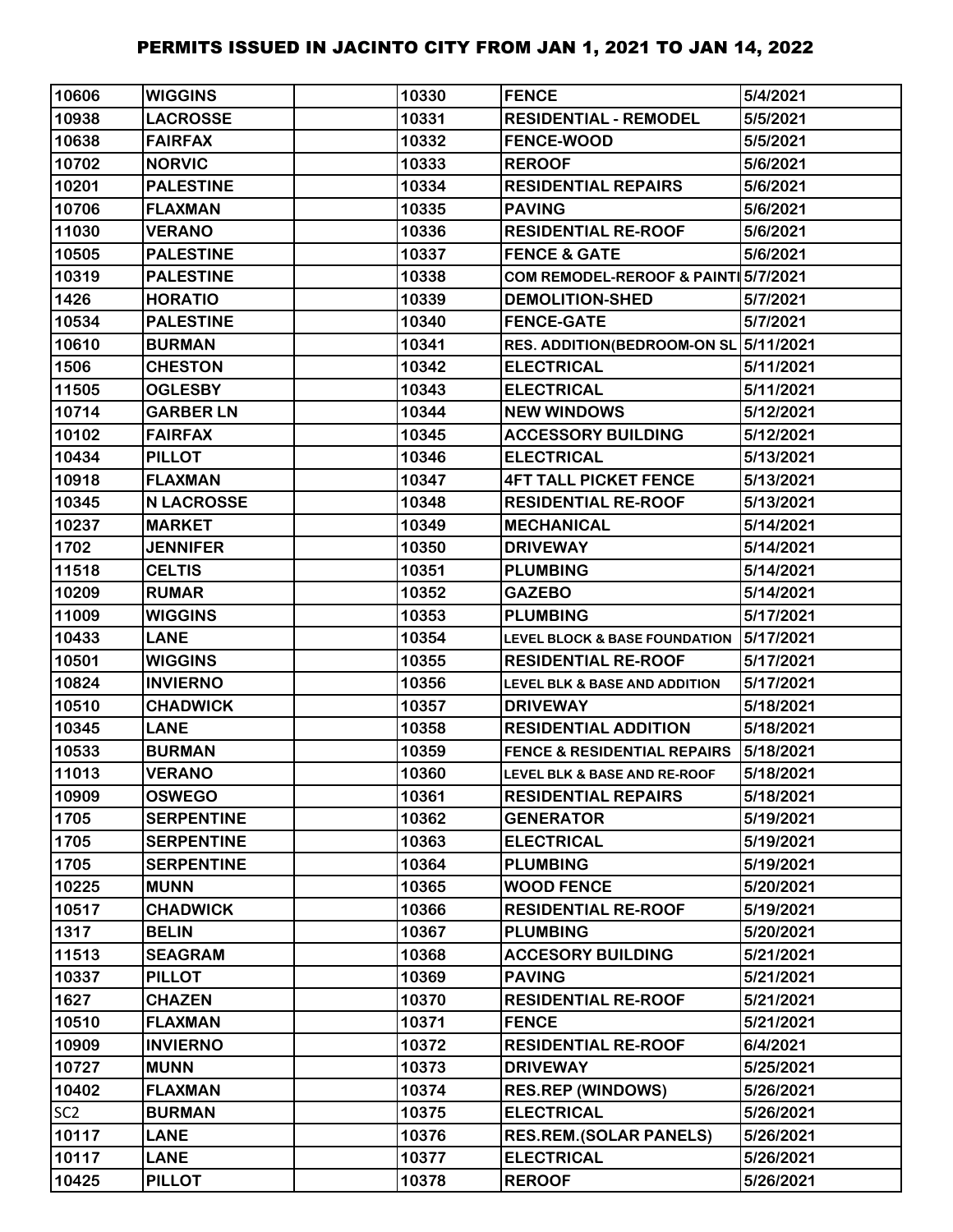| 10346 | <b>MUNN</b>       |         | 10379 | <b>REROOF</b>                     | 5/26/2021 |
|-------|-------------------|---------|-------|-----------------------------------|-----------|
| 1022  | <b>AKRON</b>      |         | 10380 | <b>REROOF</b>                     | 5/26/2021 |
| 10922 | <b>LACROSSE</b>   |         | 10381 | <b>DRIVEWAY</b>                   | 5/27/2021 |
| 10713 | <b>FAIRFAX</b>    |         | 10382 | <b>ELECTRICAL</b>                 | 5/28/2021 |
| 1406  | <b>BELIN</b>      |         | 10383 | <b>GENERATOR</b>                  | 5/28/2021 |
| 1406  | <b>BELIN</b>      |         | 10384 | <b>ELECTRICAL</b>                 | 5/28/2021 |
| 1506  | <b>CHESTON</b>    |         | 10385 | <b>DRIVEWAY</b>                   | 5/28/2021 |
| 1701  | <b>CHAZEN</b>     |         | 10386 | PAVING(WALKWAY&PATIO)             | 5/28/2021 |
| 10429 | <b>LANE</b>       |         | 10387 | <b>PLUMBING</b>                   | 5/28/2021 |
| 10702 | <b>BURMAN</b>     |         | 10388 | <b>REPLACE SIDING</b>             | 6/1/2021  |
| 10502 | <b>PILLOT</b>     |         | 10389 | <b>DRIVEWAY</b>                   | 6/1/2021  |
| 1006  | <b>DACUS</b>      |         | 10390 | <b>PLUMBING</b>                   | 6/1/2021  |
| 10638 | <b>FAIRFAX</b>    |         | 10391 | <b>PAVING</b>                     | 6/1/2021  |
| 11419 | <b>MUNN</b>       |         | 10392 | <b>PLUMBING</b>                   | 6/2/2021  |
| 11030 | <b>VERANO</b>     |         | 10393 | <b>PATIO</b>                      | 6/2/2021  |
| 11037 | <b>MARKET</b>     |         | 10394 | <b>ELECTRICAL</b>                 | 6/3/2021  |
| 11618 | <b>SEAGRAM</b>    |         | 10395 | <b>DRIVEWAY</b>                   | 6/3/2021  |
| 11110 | <b>MUSCATINE</b>  |         | 10396 | <b>RESIDENTIAL REPAIRS</b>        | 6/3/2021  |
| 10533 | <b>WIGGINS</b>    |         | 10397 | <b>ELECTRICAL</b>                 | 6/4/2021  |
| 10533 | <b>WIGGINS</b>    |         | 10398 | SOLAR PANEL INSTALLATION 6/4/2021 |           |
| 10426 | <b>PALESTINE</b>  |         | 10399 | <b>GRADE/FILL DIRT</b>            | 6/4/2021  |
| 10213 | <b>BURMAN</b>     |         | 10400 | <b>ELECTRICAL</b>                 | 6/7/2021  |
| 11510 | <b>OXHAM</b>      |         | 10401 | <b>MECHANICAL</b>                 | 6/7/2021  |
| 1501  | <b>MERCURY</b>    |         | 10402 | <b>ELECTRICAL</b>                 | 6/7/2021  |
| 1006  | <b>DACUS</b>      |         | 10403 | <b>DEMOLITION-HOUSE</b>           | 6/8/2021  |
| 931   | <b>MERCURY</b>    | $\sf B$ | 10404 | <b>ELECTRICAL</b>                 | 6/9/2021  |
| 931   | <b>MERCURY</b>    | A       | 10405 | ELECTRICAL #4124                  | 6/9/2021  |
| 10434 | <b>BURMAN</b>     |         | 10406 | <b>MECHANICAL</b>                 | 6/9/2021  |
| 10237 | <b>MARKET</b>     |         | 10407 | PLUMBING 4" FIRE LINE             | 6/9/2021  |
| 10309 | <b>PILLOT</b>     |         | 10408 | <b>PLUMBING</b>                   | 6/9/2021  |
| 10121 | <b>CHADWICK</b>   |         | 10409 | <b>ELECTRICAL</b>                 | 6/9/2021  |
| 10245 | <b>MUNN</b>       |         | 10410 | <b>DRIVEWAY</b>                   | 6/9/2021  |
| 1729  | <b>JENNIFER</b>   |         | 10411 | <b>REROOF AND REPAIR FENCE</b>    | 6/10/2021 |
| 10804 | <b>MUNN</b>       |         | 10412 | <b>ELECTRICAL</b>                 | 6/10/2021 |
| 1704  | <b>HOLLAND#1</b>  |         | 10413 | <b>GAS TEST</b>                   | 6/10/2021 |
| 10402 | <b>SLACROSSE</b>  |         | 10414 | <b>REROOF</b>                     | 6/10/2021 |
| 10329 | <b>NORVIC</b>     |         | 10415 | <b>PLUMBING</b>                   | 6/10/2021 |
| 10117 | <b>LANE</b>       |         | 10416 | <b>DRIVEWAY</b>                   | 6/10/2021 |
| 10334 | <b>N LACROSSE</b> |         | 10417 | <b>RESIDENTIAL REPAIRS</b>        | 6/10/2021 |
| 11211 | <b>MUNN</b>       |         | 10418 | <b>PAVING CRUSHED ASPHALT</b>     | 6/11/2021 |
| 10222 | <b>WIGGINS</b>    |         | 10419 | <b>RESIDENTIAL RE-ROOF</b>        | 6/14/2021 |
| 1522  | <b>CHESTON</b>    |         | 10420 | <b>RESIDENTIAL RE-ROOF</b>        | 6/14/2021 |
| 1501  | <b>SERPENTINE</b> |         | 10421 | <b>RESIDENTIAL RE-ROOF</b>        | 6/15/2021 |
| 10301 | <b>FAIRFAX</b>    |         | 10422 | <b>RESIDENTIAL RE-ROOF</b>        | 6/15/2021 |
| 1406  | <b>BELIN</b>      |         | 10423 | <b>PLUMBING</b>                   | 6/16/2021 |
| 10511 | <b>LACROSSE</b>   | 239     | 10424 | <b>ELECTRICAL</b>                 | 6/16/2021 |
| 10511 | <b>LACROSSE</b>   | 240     | 10425 | <b>ELECTRICAL</b>                 | 6/16/2021 |
| 10511 | <b>LACROSSE</b>   | 228     | 10426 | <b>ELECTRICAL</b>                 | 6/16/2021 |
| 10511 | <b>LACROSSE</b>   |         | 10427 | <b>ELECTRICAL</b>                 | 6/16/2021 |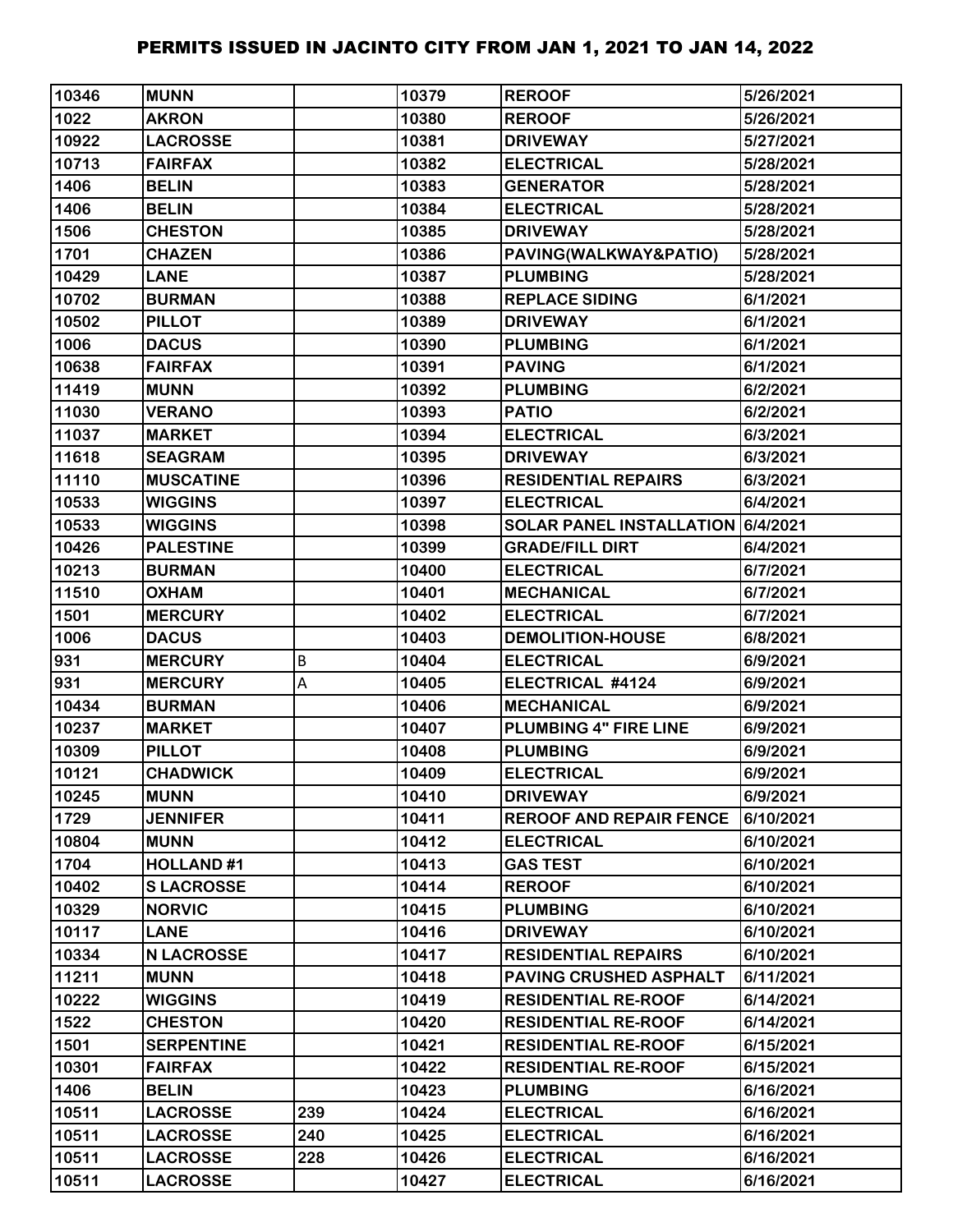| 11121 | <b>MARKET D</b>     |   | 10428 | <b>COMMERCIAL RE-ROOF</b>                     | 6/16/2021 |
|-------|---------------------|---|-------|-----------------------------------------------|-----------|
| 10337 | <b>BURMAN</b>       |   | 10429 | <b>FENCE</b>                                  | 6/16/2021 |
| 10201 | <b>PALESTINE</b>    |   | 10430 | <b>ELECTRICAL</b>                             | 6/17/2021 |
| 10611 | <b>PALESTINE</b>    |   | 10431 | PARTIAL DEMOLITION BACK BLD                   | 6/17/2021 |
| 10326 | <b>PALESTINE</b>    | B | 10432 | <b>ELECTRICAL</b>                             | 6/17/2021 |
| 10209 | <b>RUMAR</b>        |   | 10433 | <b>WOOD SHED</b>                              | 6/18/2021 |
| 10102 | <b>NORVIC</b>       |   | 10434 | <b>RES.RE-ROOF</b>                            | 6/21/2021 |
| 10206 | <b>FLAXMAN</b>      |   | 10435 | <b>WOOD FENCE</b>                             | 6/21/2021 |
| 1611  | <b>JENNIFER</b>     |   | 10436 | <b>FENCE</b>                                  | 6/21/2021 |
| 1418  | <b>JENNIFER</b>     |   | 10437 | <b>PLB</b>                                    | 6/23/2021 |
| 10309 | <b>PILLOT</b>       |   | 10438 | <b>ELEC</b>                                   | 6/23/2021 |
| 10610 | <b>BURMAN</b>       |   | 10439 | <b>PLB</b>                                    | 6/24/2021 |
| 10613 | <b>FAIRFAX</b>      |   | 10440 | <b>LEVEL-BLK &amp; BASE</b>                   | 6/25/2021 |
| 1418  | <b>HORATIO</b>      |   | 10441 | DRIVEWAY & METAL CARPORT 6/25/2021            |           |
| 10606 | <b>PILLOT</b>       |   | 10443 | <b>PAVING</b>                                 | 6/25/2021 |
| 10630 | <b>FLAXMAN</b>      |   | 10444 | <b>PLB</b>                                    | 6/25/2021 |
| 1113  | <b>SIESTA</b>       |   | 10445 | <b>PLB</b>                                    | 6/25/2021 |
| 10438 | <b>MUSCATINE</b>    |   | 10446 | <b>PAVING</b>                                 | 6/25/2021 |
| 10145 | <b>MUNN</b>         |   | 10447 | <b>WOOD FENCE</b>                             | 6/25/2021 |
| 10217 | <b>PILLOT</b>       |   | 10448 | <b>WOOD FENCE</b>                             | 6/25/2021 |
| 10430 | <b>MUSCATINE</b>    |   | 10449 | <b>MECHANICAL</b>                             | 6/25/2021 |
| 10617 | <b>FLAXMAN</b>      |   | 10450 | <b>RESIDENTIAL RE-ROOF</b>                    | 6/28/2021 |
| 9990  | <b>EAST FWY</b>     |   | 10451 | STORM DAMAGE DEMOLITION 6/29/2021             |           |
| 11030 | <b>VERANO</b>       |   | 10452 | <b>CARPORT</b>                                | 6/29/2021 |
| 10910 | <b>MUNN</b>         |   | 10453 | <b>ELECTRICAL</b>                             | 6/30/2021 |
| 10618 | <b>PILLOT</b>       |   | 10454 | <b>PAVING</b>                                 | 7/1/2021  |
| 10506 | <b>WIGGINS</b>      |   | 10455 | PORCH AND RES. RE-ROOF                        | 7/1/2021  |
| 10134 | <b>PILLOT</b>       |   | 10456 | <b>FENCE</b>                                  | 7/1/2021  |
| 1722  | <b>CHAZEN</b>       |   | 10457 | <b>REPAIR PORCH &amp; SHED</b>                | 7/1/2021  |
| 10309 | <b>PILLOT</b>       |   | 10458 | <b>DEMOLITION OF GARAGE</b>                   | 7/1/2021  |
| 10138 | <b>MUSCATINE</b>    |   | 10459 | <b>ELECTRICAL</b>                             | 7/2/2021  |
| 10911 | <b>MUNN</b>         |   | 10460 | <b>CARPORT</b>                                | 7/2/2021  |
| 10417 | <b>N OSWEGO</b>     |   | 10461 | <b>FENCE</b>                                  | 7/2/2021  |
| 10625 | <b>NORVIC</b>       |   | 10462 | <b>RESIDENTIAL REPAIRS</b>                    | 7/6/2021  |
| 10625 | <b>NORVIC</b>       |   | 10463 | <b>PLUMBING</b>                               | 7/6/2021  |
| 10314 | <b>FLAXMAN</b>      |   | 10464 | <b>RESIDENTIAL RE-ROOF</b>                    | 7/6/2021  |
| 9990  | <b>EAST FREEWAY</b> | C | 10465 | <b>ELECTRICAL</b>                             | 7/7/2021  |
| 9701  | <b>MARKET</b>       |   | 10466 | <b>ELECTRICAL</b>                             | 7/7/2021  |
| 10521 | <b>WIGGINS</b>      |   | 10467 | <b>REPLACE SIDING AND WINDOW 7/7/2021</b>     |           |
| 10129 | <b>FAIRFAX</b>      |   | 10468 | <b>RESIDENTIAL RE-ROOF</b>                    | 7/7/2021  |
| 10414 | <b>FLAXMAN</b>      |   | 10469 | <b>RESIDENTIAL RE-ROOF</b>                    | 7/7/2021  |
| 10414 | <b>SLACROSSE</b>    |   | 10470 | <b>RESIDENTIAL ADDITION &amp; POR7/7/2021</b> |           |
| 10733 | <b>BURMAN</b>       |   | 10471 | <b>PAVING</b>                                 | 7/8/2021  |
| 9990  | <b>EAST FWY</b>     | В | 10472 | <b>PLUMBING</b>                               | 7/8/2021  |
| 1317  | <b>SERPENTINE</b>   |   | 10473 | <b>RESIDENTIAL RE-ROOF</b>                    | 7/9/2021  |
| 10430 | <b>MUSCATINE</b>    |   | 10474 | <b>ELECTRICAL</b>                             | 7/9/2021  |
| 10430 | <b>PALESTINE</b>    |   | 10475 | <b>BRICK SIDING</b>                           | 7/9/2021  |
| 9990  | <b>EAST FWY</b>     |   | 10476 | <b>COMMERCIAL REMODEL</b>                     | 7/12/2021 |
| 10613 | <b>MUSCATINE</b>    |   | 10477 | <b>ELECTRICAL</b>                             | 7/12/2021 |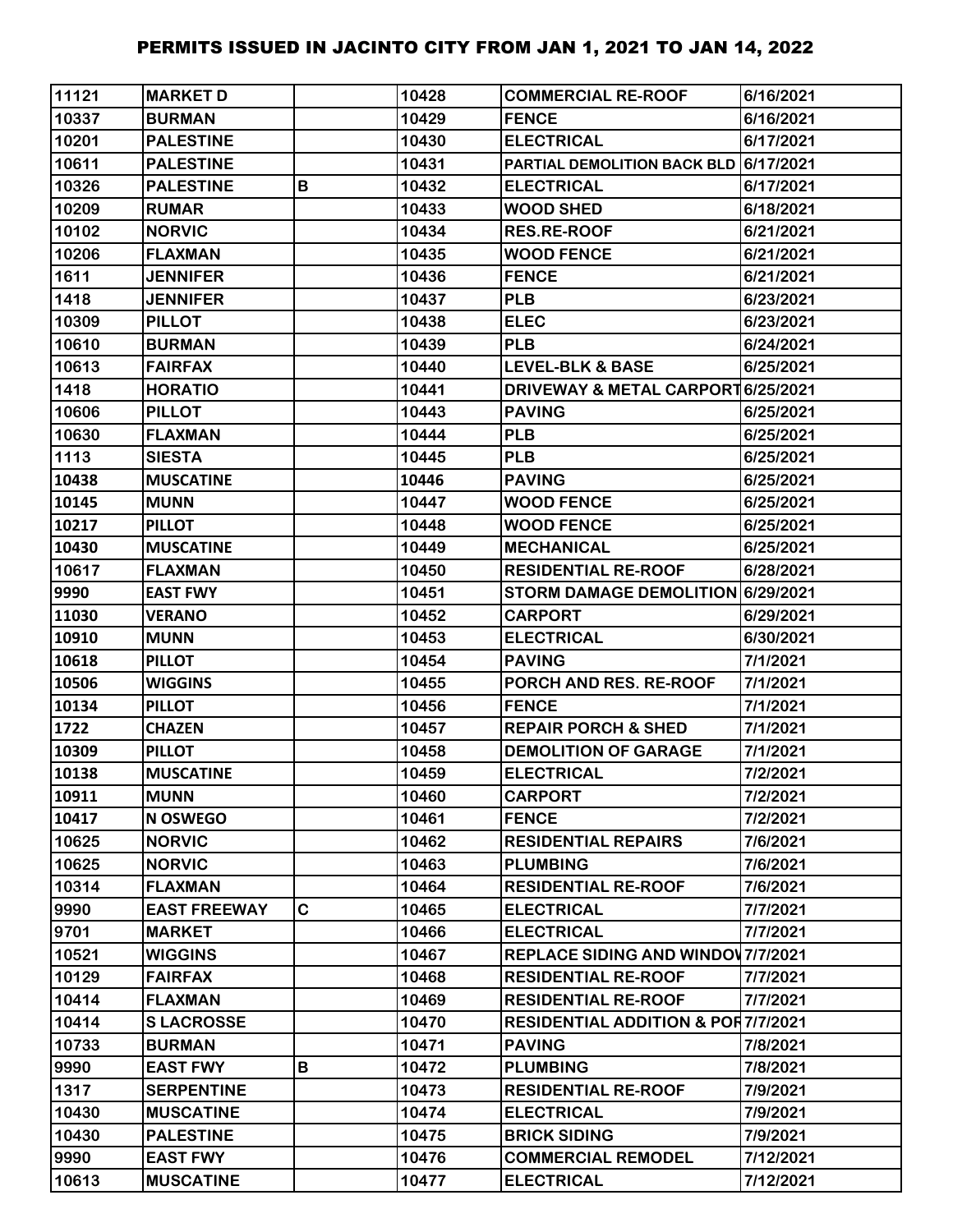| 10309 | <b>PILLOT</b>     |   | 10478 | <b>FENCE</b>                              | 7/12/2021 |
|-------|-------------------|---|-------|-------------------------------------------|-----------|
| 10941 | <b>VERANO</b>     |   | 10479 | <b>REROOF</b>                             | 7/13/2021 |
| 11618 | <b>SEAGRAM</b>    |   | 10480 | <b>RESIDENTIAL REPAIRS</b>                | 7/13/2021 |
| 918   | <b>MERCURY</b>    | 1 | 10481 | <b>COMMERCIAL REMODEL</b>                 | 7/13/2021 |
| 1702  | <b>BELIN</b>      |   | 10482 | <b>RESIDENTIAL ADDITION</b>               | 7/13/2021 |
| 10129 | <b>CHADWICK</b>   |   | 10483 | <b>RESIDENTIAL RE-ROOF</b>                | 7/14/2021 |
| 1705  | <b>SERPENTINE</b> |   | 10484 | <b>PLUMBING</b>                           | 7/14/2021 |
| 10341 | <b>PALESTINE</b>  |   | 10485 | 2 WALL SIGNS & ONE POLE SI07/14/2021      |           |
| 10341 | <b>PALESTINE</b>  |   | 10486 | <b>ELECTRICAL FOR SIGNS</b>               | 7/14/2021 |
| 11406 | <b>MUNN</b>       |   | 10487 | <b>PAVING (IN BACK)</b>                   | 7/15/2021 |
| 10421 | <b>LANE</b>       |   | 10488 | <b>PLUMBING</b>                           | 7/16/2021 |
| 918   | <b>MERCURY</b>    | 1 | 10489 | <b>ELECTRICAL</b>                         | 7/16/2021 |
| 1602  | <b>CASPERSON</b>  |   | 10490 | <b>RESIDENTIAL RE-ROOF</b>                | 7/16/2021 |
| 10517 | <b>WIGGINS</b>    |   | 10491 | <b>RESIDENTIAL REPAIRS</b>                | 7/16/2021 |
| 10517 | <b>WIGGINS</b>    |   | 10492 | <b>ELECTRICAL</b>                         | 7/16/2021 |
| 10345 | <b>LANE</b>       |   | 10493 | <b>ELECTRICAL</b>                         | 7/19/2021 |
| 10533 | <b>WIGGINS</b>    |   | 10494 | <b>2 DRIVEWAYS</b>                        | 7/20/2021 |
| 1101  | <b>HOLLAND</b>    | В | 10495 | <b>ELECTRICAL</b>                         | 7/20/2021 |
| 10117 | <b>RUMAR</b>      |   | 10496 | <b>RESIDENTIAL RE-ROOF</b>                | 7/20/2021 |
| 10345 | <b>LAND</b>       |   | 10497 | <b>PLUMBING</b>                           | 7/20/2021 |
| 10114 | <b>CHADWICK</b>   |   | 10498 | <b>ELECTRICAL</b>                         | 7/21/2021 |
| 10241 | <b>FLAXMAN</b>    |   | 10499 | <b>FENCE</b>                              | 7/21/2021 |
| 10337 | <b>PILLOT</b>     |   | 10500 | <b>GARAGE ADDIITION</b>                   | 7/21/2021 |
| 11502 | <b>TILLIA</b>     |   | 10501 | <b>PLUMBING</b>                           | 7/21/2021 |
| 10521 | <b>WIGGINS</b>    |   | 10502 | <b>RESIDENTIAL RE-ROOF</b>                | 7/21/2021 |
| 1626  | <b>JENNIFER</b>   |   | 10503 | <b>RESIDENTIAL REPAIRS</b>                | 7/21/2021 |
| 11009 | <b>MUSCATINE</b>  |   | 10504 | <b>FENCE</b>                              | 7/22/2021 |
| 10309 | <b>PILLOT</b>     |   | 10505 | <b>CARPORT</b>                            | 7/23/2021 |
| 1613  | <b>MERCURY</b>    |   | 10506 | <b>NEW COMMERCIAL BUILDING 17/26/2021</b> |           |
| 1725  | <b>HOLLAND</b>    |   | 10507 | <b>GRADE/FILL DIRT</b>                    | 7/26/2021 |
| 11005 | <b>MUSCATINE</b>  |   | 10508 | <b>FENCE</b>                              | 7/26/2021 |
| 10417 | N OSWEGO          |   | 10509 | <b>6 FT WOODEN GATE</b>                   | 7/27/2021 |
| 11009 | <b>LACROSSE</b>   |   | 10510 | <b>RES. FOUNDATION REPAIR</b>             | 7/28/2021 |
| 11017 | <b>LACROSSE</b>   |   | 10511 | <b>RESIDENTIAL FOUNDATION RE7/28/2021</b> |           |
| 10506 | <b>PILLOT</b>     |   | 10512 | <b>METAL CARPORT</b>                      | 7/28/2021 |
| 10217 | <b>FLAXMAN</b>    |   | 10513 | <b>ACCESSORY BUILDING</b>                 | 7/29/2021 |
| 10518 | <b>WIGGINS</b>    |   | 10514 | <b>DRIVEWAY</b>                           | 7/29/2021 |
| 10414 | <b>SLACROSSE</b>  |   | 10515 | <b>ELECTRICAL</b>                         | 7/29/2021 |
| 1406  | <b>SERPENTINE</b> |   | 10516 | <b>RESIDENTIAL RE-ROOF</b>                | 7/30/2021 |
| 10406 | <b>MUNN</b>       |   | 10517 | <b>RESIDENTIAL RE-ROOF</b>                | 8/2/2021  |
| 10313 | <b>WIGGINS</b>    |   | 10518 | <b>PLUMBING</b>                           | 8/3/2021  |
| 1721  | <b>CHESTON</b>    |   | 10519 | <b>GATE</b>                               | 8/3/2021  |
| 1401  | <b>SERPENTINE</b> |   | 10520 | <b>FENCE</b>                              | 8/3/2021  |
| 1109  | <b>MERCURY</b>    |   | 10521 | <b>WOOD FENCE</b>                         | 8/3/2021  |
| 1106  | <b>DACUS</b>      |   | 10522 | <b>FENCE</b>                              | 8/3/2021  |
| 1407  | <b>HORATIO</b>    |   | 10523 | <b>RESIDENTIAL REPAIRS</b>                | 8/5/2021  |
| 11519 | <b>MARKET ST</b>  |   | 10524 | PLB- UNDERGROUND 6"FIRE LINE              | 8/4/2021  |
| 10827 | <b>FLAXMAN</b>    |   | 10525 | <b>MECHANICAL</b>                         | 8/6/2021  |
| 10934 | <b>LACROSSE</b>   |   | 10526 | <b>PLUMBING</b>                           | 8/6/2021  |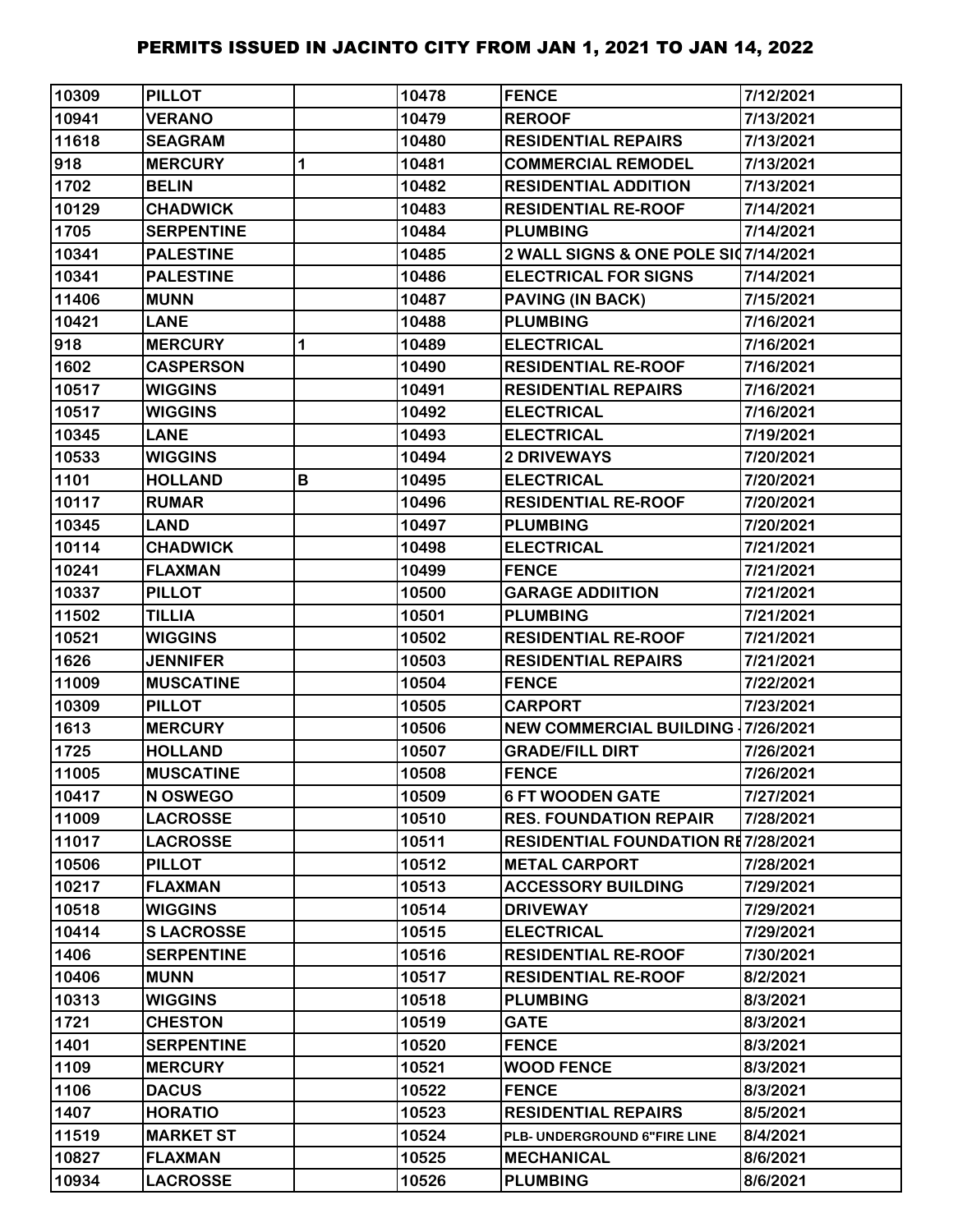| 11109 | <b>VERANO</b>     |     | 10527  | <b>PLUMBING</b>                    | 8/9/2021  |
|-------|-------------------|-----|--------|------------------------------------|-----------|
| 11505 | <b>OGLESBY</b>    |     | 10528  | <b>ELECTRICAL</b>                  | 8/10/2021 |
| 10705 | <b>MUSCATINE</b>  |     | 10529  | <b>CARPORT-METAL</b>               | 8/10/2021 |
| 10825 | <b>MUSCATINE</b>  |     | 10530  | <b>REPLACE SIDING</b>              | 8/10/2021 |
| 935   | <b>MERCURY</b>    |     | 10531  | <b>DOUBLE SIDED SIGN</b>           | 8/10/2021 |
| 935   | <b>MERCURY</b>    |     | 10532  | <b>ELECTRICAL</b>                  | 8/10/2021 |
| 10249 | <b>BURMAN</b>     |     | 10533  | <b>PAVING</b>                      | 8/10/2021 |
| 10506 | <b>CHADWICK</b>   |     | 10534  | <b>DRIVEWAY</b>                    | 8/10/2021 |
| 10530 | <b>PALESTINE</b>  |     | 10535  | <b>RESIDENTIAL - REMODEL</b>       | 8/11/2021 |
| 11410 | <b>EAST FWY</b>   | 150 | 10536  | <b>WALL SIGN</b>                   | 8/11/2021 |
| 11410 | <b>EAST FWY</b>   | 150 | 10537  | <b>ELECTRICAL</b>                  | 8/11/2021 |
| 11030 | <b>VERANO</b>     |     | 10538  | <b>DRIVEWAY</b>                    | 8/11/2021 |
| 1622  | <b>CHESTON</b>    |     | 10539  | <b>PLUMBING</b>                    | 8/12/2021 |
| 11022 | <b>FLAXMAN</b>    |     | 10540  | <b>PLUMBING</b>                    | 8/12/2021 |
| 10634 | <b>WIGGINS</b>    |     | 10541  | <b>RESIDENTIAL RE-ROOF</b>         | 8/12/2021 |
| 10249 | <b>WIGGINS</b>    |     | 10542  | <b>RESIDENTIAL RE-ROOF</b>         | 8/12/2021 |
| 10425 | <b>FLAXMAN</b>    |     | 10543  | <b>RESIDENTIAL RE-ROOF</b>         | 8/13/2021 |
| 10509 | <b>LANE</b>       |     | 10544  | <b>CARPORT</b>                     | 8/13/2021 |
| 1306  | <b>SERPENTINE</b> |     | 10545  | <b>RESIDENTIAL RE-ROOF</b>         | 8/16/2021 |
| 10821 | <b>LANE</b>       |     | 10546  | PAVING(ASPHALT OVERLAY-P 8/16/2021 |           |
| 10345 | N OSWEGO          |     | 10547  | <b>ELECTRICAL</b>                  | 8/16/2021 |
| 1106  | <b>DACUS</b>      |     | 10548  | <b>DEMOLITION OF GARAGE</b>        | 8/16/2021 |
| 1722  | <b>CASPERSON</b>  |     | 10549  | <b>REROOF</b>                      | 8/16/2021 |
| 1529  | <b>JENNIFER</b>   |     | 10550  | <b>MECHANICAL</b>                  | 8/17/2021 |
| 11514 | <b>CELTIS</b>     |     | 10551  | <b>DRIVEWAY</b>                    | 8/17/2021 |
| 10629 | <b>BURMAN</b>     |     | 10552  | <b>DRIVEWAY</b>                    | 8/17/2021 |
| 11102 | <b>EAST FWY</b>   | В   | 10552  | <b>ELECTRICAL</b>                  | 2/11/2021 |
| 10101 | <b>PILLOT</b>     |     | 10553  | <b>RESIDENTIAL REPAIRS</b>         | 8/18/2021 |
| 1525  | <b>CHESTON</b>    |     | 10554  | <b>RESIDENTIAL RE-ROOF</b>         | 8/18/2021 |
| 1613  | <b>MERCURY</b>    |     | 10555  | <b>PLUMBING</b>                    | 8/18/2021 |
| 1413  | <b>CHESTON</b>    |     | 10556  | <b>FENCE</b>                       | 8/19/2021 |
| 10731 | <b>MUNN</b>       |     | 10557  | <b>FENCE</b>                       | 8/20/2021 |
| 10727 | <b>MUNN</b>       |     | 10558  | <b>FENCE</b>                       | 8/20/2021 |
| 10901 | <b>MARKET</b>     |     | 10559  | <b>PAVING</b>                      | 8/20/2021 |
| 10705 | <b>BURMAN</b>     |     | 10560  | <b>MECHANICAL</b>                  | 8/20/2021 |
| 10533 | <b>WIGGINS</b>    |     | 10561  | <b>FENCE</b>                       | 8/20/2021 |
| 1407  | <b>HORATIO</b>    |     | 10562  | <b>PAVING</b>                      | 8/23/2021 |
| 1430  | <b>HORATIO</b>    |     | 10563  | <b>CARPORT AND PAVING</b>          | 8/23/2021 |
| 11017 | <b>LACROSSE</b>   |     | 10564  | <b>RESIDENTIAL REPAIRS</b>         | 8/24/2021 |
| 1529  | <b>JENNIFER</b>   |     | 10565  | <b>PLUMBING</b>                    | 8/25/2021 |
| 918   | <b>MERCURY</b>    |     | 110566 | <b>PLUMBING</b>                    | 8/26/2021 |
| 10610 | <b>LACROSSE</b>   |     | 10567  | <b>DRIVEWAY</b>                    | 8/26/2021 |
| 10906 | <b>FLAXMAN</b>    |     | 10568  | <b>BACK PORCH</b>                  | 8/26/2021 |
| 10342 | <b>NORVIC</b>     |     | 10569  | <b>PAVING-SLAB ONLY</b>            | 8/27/2021 |
| 10602 | <b>PILLOT</b>     |     | 10570  | <b>RES. REP (REPLACE POST</b>      | 8/27/2021 |
| 10138 | <b>CHADWICK</b>   |     | 10571  | <b>REROOF-SHINGLES ONLY</b>        | 8/30/2021 |
| 10145 | <b>WIGGINS</b>    |     | 10572  | <b>FENCE-WOOD</b>                  | 8/30/2021 |
| 10821 | <b>MUSCATINE</b>  |     | 10573  | <b>RESIDENTIAL REPAIRS</b>         | 8/31/2021 |
| 10114 | <b>PALESTINE</b>  |     | 10574  | <b>DEMOLITION OF EXISTING</b>      | 8/31/2021 |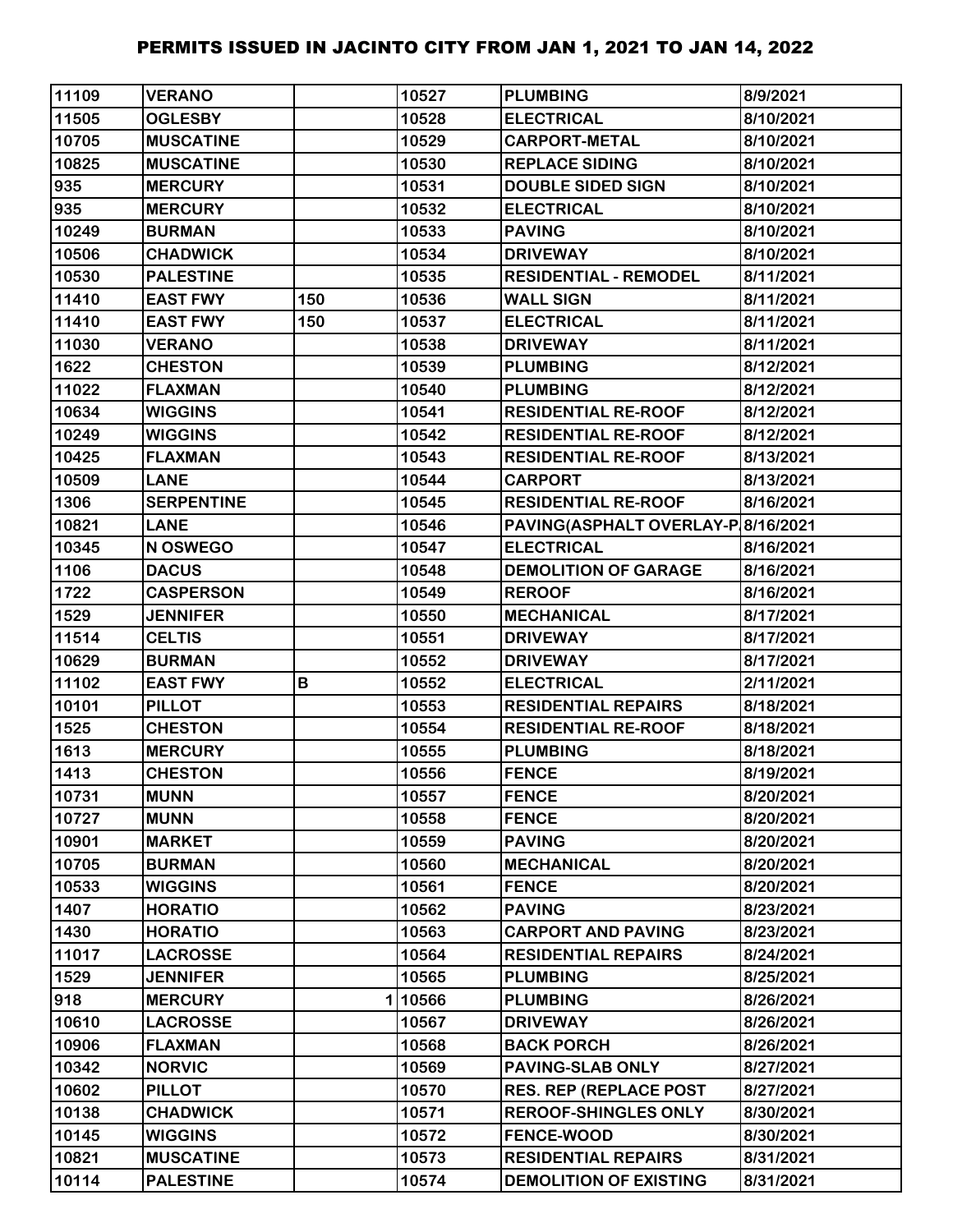| 10324 | <b>PALESTINE</b>  |     | 10575     | <b>PLUMBING</b>                        | 8/31/2021 |
|-------|-------------------|-----|-----------|----------------------------------------|-----------|
| 11410 | <b>EAST FWY</b>   |     | 150 10576 | <b>ELECTRICAL</b>                      | 9/1/2021  |
| 1715  | <b>HOLLAND</b>    |     | 10577     | <b>ELECTRICAL</b>                      | 9/1/2021  |
| 11505 | <b>OGLESBY</b>    |     | 10578     | <b>PLUMBING</b>                        | 9/2/2021  |
| 10501 | <b>MUSCATINE</b>  |     | 10579     | <b>DEMOLITION OF INTERIOR</b>          | 9/3/2021  |
| 1704  | <b>HOLLAND</b>    |     | 10580     | <b>RESIDENTIAL RE-ROOF</b>             | 9/3/2021  |
| 1414  | <b>HORATIO</b>    |     | 10581     | <b>PLUMBING</b>                        | 9/7/2021  |
| 10145 | <b>CHADWICK</b>   |     | 10582     | <b>RESIDENTIAL RE-ROOF</b>             | 9/7/2021  |
| 10114 | <b>PALESTINE</b>  |     | 10583     | PLUMBING DISCONNECT                    | 9/7/2021  |
| 10402 | S OSWEGO          |     | 10584     | <b>DRIVEWAY</b>                        | 9/7/2021  |
| 10342 | <b>NORVIC</b>     |     | 10585     | <b>PLUMBING</b>                        | 9/7/2021  |
| 10214 | <b>PALESTINE</b>  |     | 10586     | DEMOLITION OF PORCH & SHE9/8/2021      |           |
| 1101  | <b>SIESTA</b>     |     | 10587     | <b>DEMOLITION-GARAGE</b>               | 9/8/2021  |
| 1026  | <b>AKRON</b>      |     | 10588     | RESIDENTIAL RE-ROOF (GARA 9/8/2021     |           |
| 10237 | <b>PILLOT</b>     |     | 10589     | NEW RESIDENTIAL - BUILDING 9/9/2021    |           |
| 11410 | EAST FWY 150      | 150 | 10590     | <b>COMMERCIAL REMODEL</b>              | 9/9/2021  |
| 11202 | <b>OSWEGO</b>     |     | 10591     | <b>FOUNDATION REPAIR</b>               | 9/9/2021  |
| 10346 | <b>CHADWICK</b>   |     | 10592     | <b>FENCE-IRON- 6FT TALL</b>            | 9/9/2021  |
| 10705 | <b>FLAXMAN</b>    |     | 10593     | <b>ELECTRICAL</b>                      | 9/9/2021  |
| 9701  | <b>MARKET</b>     |     | 10594     | <b>COMMERCIAL REMODEL</b>              | 9/9/2021  |
| 10401 | <b>PALESTINE</b>  |     | 10595     | <b>ELECTRICAL</b>                      | 9/9/2021  |
| 10118 | <b>WIGGINS</b>    |     | 10596     | <b>REROOF</b>                          | 9/8/2021  |
| 1305  | <b>KILROY</b>     |     | 10597     | <b>ELECTRICAL</b>                      | 9/9/2021  |
| 10345 | <b>N LACROSSE</b> |     | 10598     | <b>FRONT PORCH</b>                     | 9/9/2021  |
| 10634 | <b>MUNN</b>       |     | 10599     | SOLAR PANEL INSTALLATION 9/10/2021     |           |
| 10634 | <b>MUNN</b>       |     | 10600     | <b>ELECTRICAL</b>                      | 9/10/2021 |
| 10242 | <b>PALESTINE</b>  |     | 10601     | <b>RESIDENTIAL REPAIRS-PAINT &amp;</b> | 9/10/2021 |
| 10414 | <b>CHADWICK</b>   |     | 10602     | <b>RESIDENTIAL-REMODEL( ADDITI</b>     | 9/10/2021 |
| 10205 | <b>LANE</b>       |     | 10603     | <b>RESIDENTIAL REPAIR</b>              | 9/13/2021 |
| 10509 | <b>BURMAN</b>     |     | 10604     | <b>CARPORT</b>                         | 9/14/2021 |
| 10602 | <b>LANE</b>       |     | 10605     | PORCH & REPAIR BALCONY                 | 9/16/2021 |
| 11420 | <b>LANE</b>       |     | 10606     | <b>RE-ROOF</b>                         | 9/16/2021 |
| 10313 | <b>WIGGINS</b>    |     | 10607     | <b>RES.REPAIRS</b>                     | 9/16/2021 |
| 11613 | <b>FLAXMAN</b>    |     | 10608     | <b>DRIVEWAY</b>                        | 9/16/2021 |
| 10337 | <b>BURMAN</b>     |     | 10609     | <b>FENCE</b>                           | 9/17/2021 |
| 11601 | <b>CELTIS</b>     |     | 10610     | <b>ELECTRICAL</b>                      | 9/17/2021 |
| 11605 | <b>CELTIS</b>     |     | 10611     | <b>ELECTRICAL</b>                      | 9/17/2021 |
| 1301  | <b>JENNIFER</b>   |     | 10612     | <b>ELECTRICAL</b>                      | 9/17/2021 |
| 10129 | <b>FAIRFAX</b>    |     | 10613     | <b>FENCE</b>                           | 9/17/2021 |
| 1101  | <b>HOLLAND</b>    |     | 10614     | <b>SIDING</b>                          | 9/20/2021 |
| 9701  | <b>MARKET</b>     |     | 10615     | <b>FENCE REPAIR</b>                    | 9/20/2021 |
| 10933 | <b>MUSCATINE</b>  |     | 10616     | <b>PLUMBING</b>                        | 9/20/2021 |
| 10522 | <b>NORVIC</b>     |     | 10617     | <b>PLUMBING</b>                        | 9/20/2021 |
| 10237 | <b>PILLOT</b>     |     | 10618     | <b>PLUMBING</b>                        | 9/21/2021 |
| 10149 | <b>FAIFAX</b>     |     | 10619     | <b>RE-ROOF</b>                         | 9/21/2021 |
| 10505 | <b>NORVIC</b>     |     | 10620     | <b>LEVEL</b>                           | 9/21/2021 |
| 10213 | <b>BURMAN</b>     |     | 10621     | <b>PLUMBING</b>                        | 9/22/2021 |
| 10414 | <b>BURMAN</b>     |     | 10622     | PORCH & RES.REPAIRS                    | 9/22/2021 |
| 1306  | <b>MERCURY</b>    |     | 10623     | <b>RE-ROOF</b>                         | 9/23/2021 |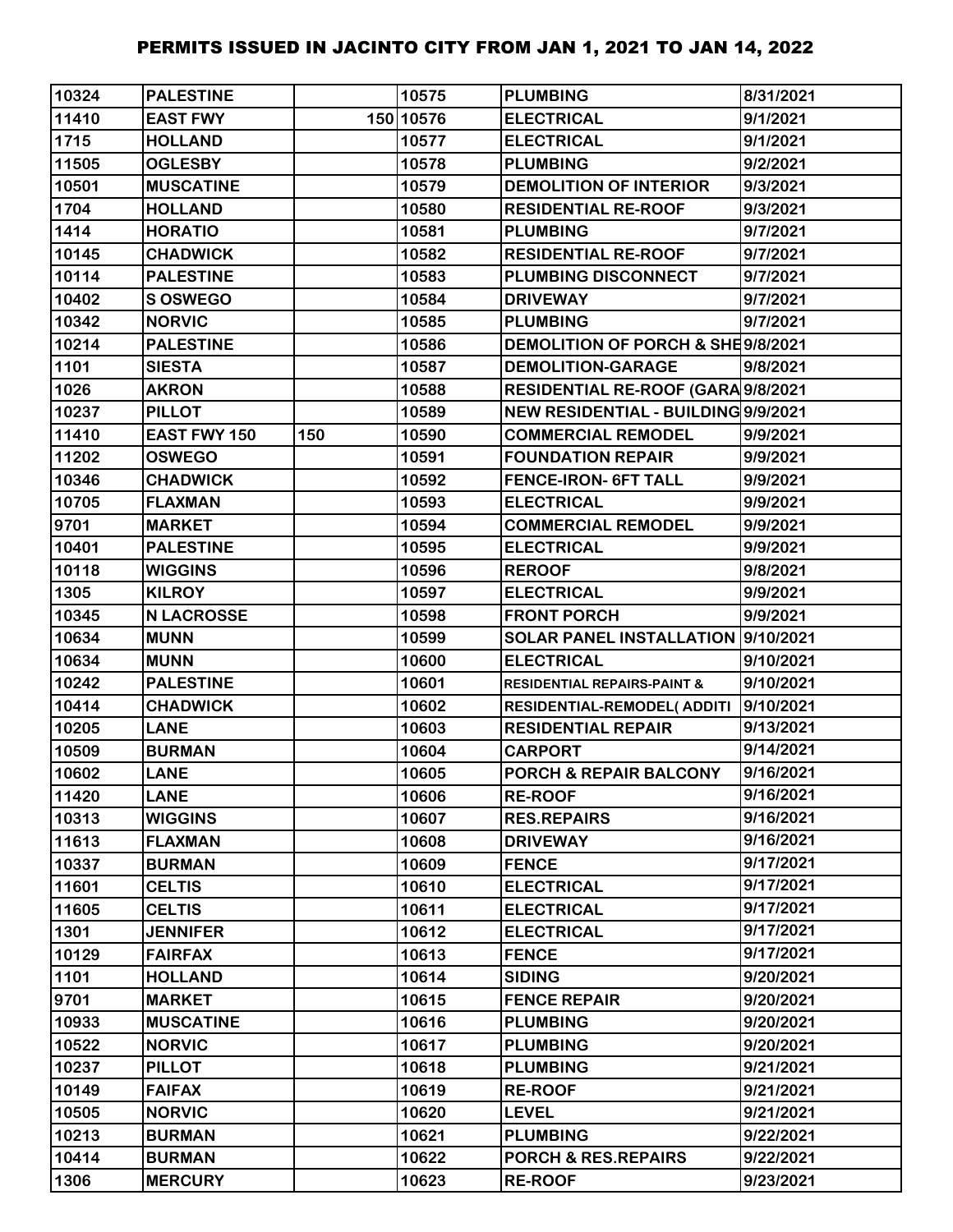| 11430 | <b>EAST FWY</b>   | 350 | 10624 | <b>RIGHT OF WAY</b>                       | 9/23/2021  |
|-------|-------------------|-----|-------|-------------------------------------------|------------|
| 11450 | <b>EAST FWY</b>   |     | 10625 | <b>RIGHT OF WAY</b>                       | 9/23/2021  |
| 10125 | <b>FAIRFAX</b>    |     | 10626 | <b>FENCE</b>                              | 9/24/2021  |
| 11410 | <b>EAST FWY</b>   | 150 | 10627 | <b>PLUMBING</b>                           | 9/24/2021  |
| 10317 | <b>BURMAN</b>     |     | 10628 | <b>FENCE</b>                              | 9/24/2021  |
| 10602 | <b>CHADWICK</b>   |     | 10629 | <b>RES. REPAIRS</b>                       | 9/24/2021  |
| 10701 | <b>MUSCATINE</b>  |     | 10630 | <b>PAVING</b>                             | 9/24/2021  |
| 1401  | <b>JENNIFER</b>   |     | 10631 | <b>DRIVEWAY</b>                           | 9/24/2021  |
| 10802 | <b>LACROSSE</b>   |     | 10632 | <b>CARPORT</b>                            | 9/24/2021  |
| 1306  | <b>MERCURY</b>    |     | 10633 | COMMERCIAL REPAIRS-SIDINQ9/24/2021        |            |
| 9990  | <b>EAST FWY</b>   | E   | 10634 | <b>SIGN</b>                               | 9/27/2021  |
| 9990  | <b>EAST FWY</b>   | E   | 10635 | <b>ELECTRICAL</b>                         | 9/27/2021  |
| 10602 | <b>EAST FWY</b>   |     | 10636 | <b>FENCE</b>                              | 9/27/2021  |
| 1306  | <b>MERCURY</b>    |     | 10637 | <b>COMMERCIAL DOORS AND WINDOW</b>        | 9/28/2021  |
| 1625  | <b>JENNIFER</b>   |     | 10638 | WOOD FENCE-LEFT SIDE OF HOM               | 9/28/2021  |
| 11601 | <b>MARKET ST</b>  |     | 10639 | DEMOLITION OF CELL PHONE TO               | 9/29/2021  |
| 10117 | <b>CHADWICK</b>   |     | 10640 | <b>LEVEL-BLK &amp; BASE</b>               | 9/29/2021  |
| 10725 | <b>NORVIC</b>     |     | 10641 | <b>LEVEL-BLK &amp; BASE</b>               | 9/30/2021  |
| 11015 | <b>MARKET</b>     | B   | 10642 | <b>COMMERCIAL (DOORS)</b>                 | 10/4/2021  |
| 1705  | <b>SERPENTINE</b> |     | 10643 | <b>PLUMBING</b>                           | 10/4/2021  |
| 10138 | <b>NORVIC</b>     |     | 10644 | <b>RESIDENTIAL REPAIRS</b>                | 10/4/2021  |
| 10530 | <b>MUNN</b>       |     | 10645 | <b>RESIDENTIAL RE-ROOF</b>                | 10/4/2021  |
| 10333 | <b>PILLOT</b>     |     | 10646 | PAVING-F.PORCH CEMENT REP.                | 10/4/2021  |
| 10410 | <b>PALESTINE</b>  |     | 10647 | <b>RAISE ROOF PITCH &amp; RES.REPAIRS</b> | 10/4/2021  |
| 10321 | <b>CHADWICK</b>   |     | 10648 | <b>RE-ROOF</b>                            | 10/5/2021  |
| 10522 | <b>NORVIC</b>     |     | 10649 | <b>RES.REP (Boiler Closet)</b>            | 10/5/2021  |
| 10410 | <b>PALESTINE</b>  |     | 10650 | <b>ELECTRICAL</b>                         | 10/5/2021  |
| 10213 | <b>BURMAN</b>     |     | 10651 | <b>PLUMBING</b>                           | 10/6/2021  |
| 9990  | <b>EAST FWY</b>   | B   | 10652 | <b>COMMERCIAL REMODEL</b>                 | 10/6/2021  |
| 10422 | S OSWEGO          |     | 10653 | <b>RESIDENTIAL REPAIRS</b>                | 10/6/2021  |
| 10610 | <b>BURMAN</b>     |     | 10654 | <b>MECHANICAL</b>                         | 10/6/2021  |
| 10906 | <b>MUSCATINE</b>  |     | 10655 | <b>WOOD FENCE</b>                         | 10/7/2021  |
| 10342 | <b>NORVIC</b>     |     | 10656 | <b>RESIDENTIAL ADDITION</b>               | 10/7/2021  |
| 10609 | <b>LANE</b>       |     | 10657 | <b>RESIDENTIAL REPAIRS</b>                | 10/7/2021  |
| 9990  | <b>EAST FWY</b>   | B   | 10658 | <b>PLUMBING</b>                           | 10/7/2021  |
| 9990  | <b>EAST FWY</b>   | B   | 10659 | <b>ELECTRICAL</b>                         | 10/7/2021  |
| 9990  | <b>EAST FWY</b>   | B   | 10660 | <b>MECHANICAL</b>                         | 10/8/2021  |
| 10609 | <b>LANE</b>       |     | 10661 | <b>PLUMBING</b>                           | 10/8/2021  |
| 1737  | <b>CHESTON</b>    |     | 10662 | <b>PLUMBING</b>                           | 10/8/2021  |
| 10606 | <b>PILLOT</b>     |     | 10663 | <b>BACK PORCH</b>                         | 10/8/2021  |
| 1513  | <b>SHERYL</b>     |     | 10664 | <b>RESIDENTIAL REPIRS</b>                 | 10/8/2021  |
| 10150 | <b>PILLOT</b>     |     | 10665 | <b>RESIDENTIAL REPAIR</b>                 | 10/11/2021 |
| 10150 | <b>PILLOT</b>     |     | 10666 | <b>ELECTRICAL</b>                         | 10/11/2021 |
| 10138 | <b>FLAXMAN</b>    |     | 10667 | <b>SOLAR PANELS</b>                       | 10/11/2021 |
| 10138 | <b>FLAXMAN</b>    |     | 10668 | <b>ELECTRICAL</b>                         | 10/11/2021 |
| 10913 | <b>OSWEGO</b>     |     | 10669 | <b>RESIDENTIAL RE-ROOF</b>                | 10/11/2021 |
| 10314 | <b>EAST FWY</b>   | B   | 10670 | <b>ELECTRICAL</b>                         | 10/12/2021 |
| 10337 | <b>PILLOT</b>     |     | 10671 | <b>ELECTRICAL</b>                         | 10/13/2021 |
| 10921 | <b>WIGGINS</b>    |     | 10672 | <b>DEMOLITION</b>                         | 10/13/2021 |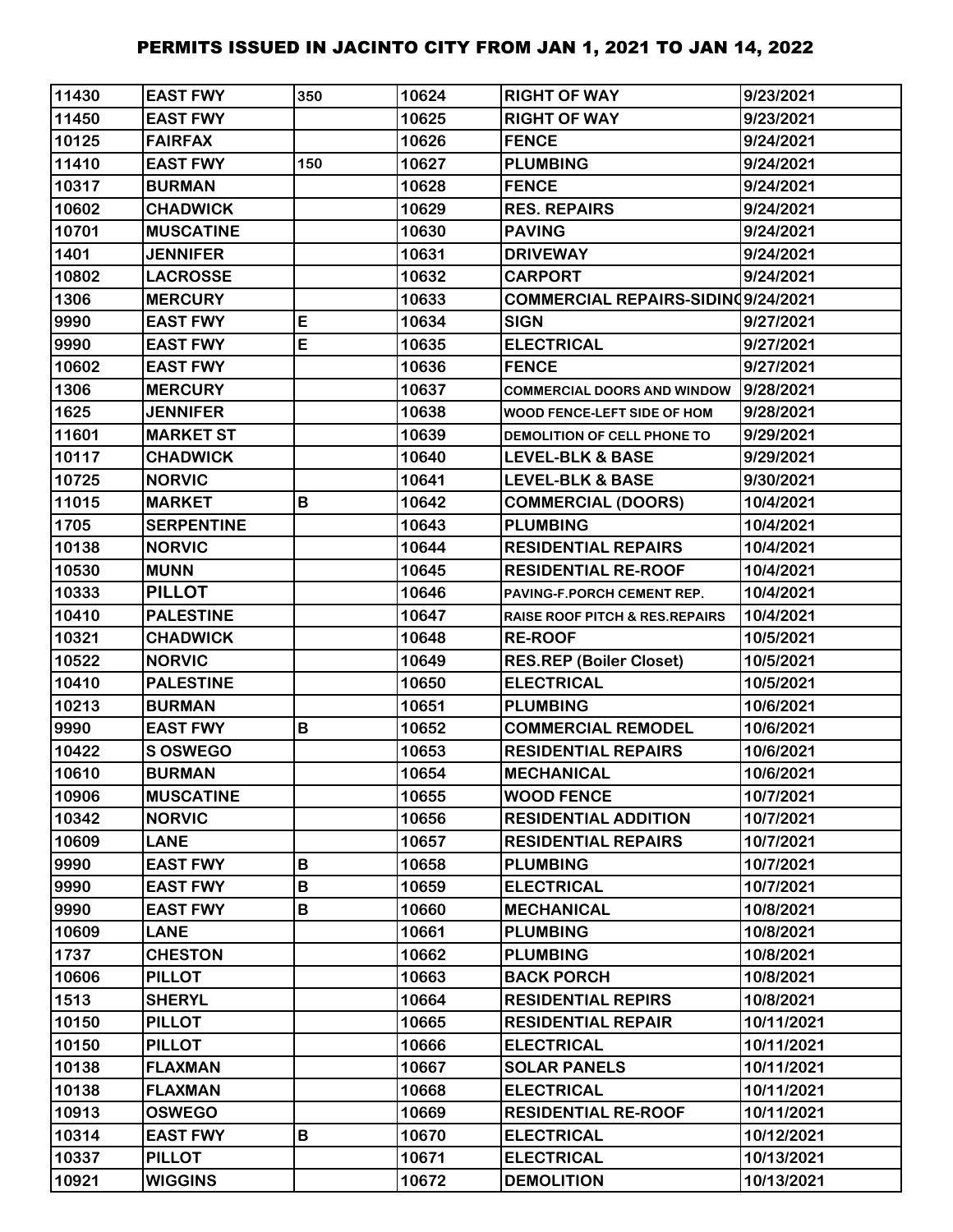| 10921 | <b>WIGGINS</b>    |     | 10673 | <b>NEW RESIDENTIAL HOME</b>               | 10/13/2021 |
|-------|-------------------|-----|-------|-------------------------------------------|------------|
| 10230 | <b>EAST FWY</b>   | 2/3 | 10674 | R.O.W(INSTALL SM                          | 10/14/2021 |
| 10502 | <b>PILLOT</b>     |     | 10675 | <b>REPLACE SIDING</b>                     | 10/14/2021 |
| 10909 | <b>MUSCATINE</b>  |     | 10676 | <b>RESIDENTIAL REPAIR</b>                 | 10/14/2021 |
| 10610 | <b>BURMAN</b>     |     | 10677 | <b>ELECTRICAL</b>                         | 10/14/2021 |
| 11410 | <b>EAST FWY</b>   | 150 | 10678 | <b>FIRE PROTECTION</b>                    | 10/15/2021 |
| 10529 | <b>LACROSSE</b>   |     | 10679 | <b>REROOF</b>                             | 10/15/2021 |
| 4202  | <b>FIDELITY</b>   |     | 10680 | <b>SIGN</b>                               | 10/15/2021 |
| 4202  | <b>FIDELITY</b>   |     | 10681 | <b>ELECTRICAL</b>                         | 10/15/2021 |
| 11117 | <b>MARKET</b>     |     | 10682 | <b>FENCE</b>                              | 10/15/2021 |
| 10134 | <b>PALESTINE</b>  |     | 10683 | <b>PLUMBING</b>                           | 10/18/2021 |
| 9990  | <b>EAST FWY</b>   | B   | 10684 | <b>PLUMBING</b>                           | 10/18/2021 |
| 10433 | <b>PALESTINE</b>  |     | 10685 | <b>RE-ROOF ONLY</b>                       | 10/19/2021 |
| 10433 | <b>PALESTINE</b>  |     | 10686 | <b>DRIVEWAY-HAS DIP-GUTTER</b>            | 10/19/2021 |
| 10525 | <b>BURMAN</b>     |     | 10687 | <b>PLUMBING</b>                           | 10/19/2021 |
| 10214 | <b>PALESTINE</b>  |     | 10688 | <b>LEVEL-SLAB</b>                         | 10/19/2021 |
| 10606 | <b>CHADWICK</b>   |     | 10689 | <b>ACCESSORY BUILDING</b>                 | 10/19/2021 |
| 1606  | <b>BELIN</b>      |     | 10690 | <b>PLUMBING</b>                           | 10/19/2021 |
| 1638  | <b>BELIN</b>      |     | 10691 | <b>GRADE/FILL DIRT</b>                    | 10/19/2021 |
| 10149 | <b>FLAXMAN</b>    |     | 10692 | <b>REROOF</b>                             | 10/20/2021 |
| 10912 | <b>EAST FWY</b>   |     | 10693 | <b>WALL SIGN</b>                          | 10/20/2021 |
| 10912 | <b>EAST FWY</b>   |     | 10694 | DOUBLE SIDED SIGN ON POLE 10/20/2021      |            |
| 10149 | <b>FAIRFAX</b>    |     | 10695 | <b>PLUMBING</b>                           | 10/20/2021 |
| 1501  | <b>JENNIFER</b>   |     | 10696 | <b>RESIDENTIAL REPAIRS</b>                | 10/21/2021 |
| 10114 | <b>PALESTINE</b>  |     | 10697 | NEW RESIDENTIAL - BUILDING 10/21/2021     |            |
| 1638  | <b>BELIN</b>      |     | 10698 | <b>WOOD FENCE</b>                         | 10/21/2021 |
| 10909 | <b>MUSCATINE</b>  |     | 10699 | BLOCK & BASE FOUNDATION 10/21/2021        |            |
| 10522 | <b>FLAXMAN</b>    |     | 10700 | <b>DRIVEWAY</b>                           | 10/21/2021 |
| 10226 | <b>MUNN</b>       |     | 10701 | <b>RESIDENTIAL RE-ROOF</b>                | 10/22/2021 |
| 10125 | <b>RUMAR</b>      |     | 10702 | RESD REP-BTHRM FLRS/SHWR 10/22/2021       |            |
| 10521 | <b>NORVIC</b>     |     | 10703 | ACCESSORY BUILDING-SHED  10/25/2021       |            |
| 10117 | <b>PALESTINE</b>  |     | 10704 | RES.REPAIRS(SIDING, PAINT, F   10/25/2021 |            |
| 10518 | <b>WIGGINS</b>    |     | 10705 | <b>ACCESSORY BUILDING</b>                 | 10/25/2021 |
| 10725 | <b>NORVIC</b>     |     | 10706 | <b>PLUMBING</b>                           | 10/25/2021 |
| 10409 | <b>N LACROSSE</b> |     | 10707 | <b>RESIDENTIAL REPAIRS</b>                | 10/26/2021 |
| 10530 | <b>NORVIC</b>     |     | 10708 | <b>REPLACE SIDING</b>                     | 10/26/2021 |
| 1405  | <b>HOLLAND</b>    |     | 10709 | <b>PLUMBING</b>                           | 10/27/2021 |
| 10608 | <b>OSWEGO</b>     |     | 10710 | <b>SOLAR PANELS</b>                       | 10/27/2021 |
| 10608 | <b>OSWEGO</b>     |     | 10711 | <b>ELECTRICAL</b>                         | 10/27/2021 |
| 10333 | <b>MUNN</b>       |     | 10712 | <b>RESIDENTIAL RE-ROOF</b>                | 10/27/2021 |
| 10905 | <b>VERANO</b>     |     | 10713 | <b>PLUMBING</b>                           | 10/28/2021 |
| 10433 | <b>PALESTINE</b>  |     | 10714 | <b>ELECTRICAL</b>                         | 10/28/2021 |
| 10237 | <b>PILLOT</b>     |     | 10715 | <b>ELECTRICAL</b>                         | 10/28/2021 |
| 10209 | <b>FLAXMAN</b>    |     | 10716 | <b>RESIDENTIAL RE-ROOF</b>                | 10/28/2021 |
| 1613  | <b>MERCURY</b>    |     | 10717 | <b>MECHANICAL</b>                         | 10/29/2021 |
| 10114 | <b>PALESTINE</b>  |     | 10718 | <b>PLUMBING</b>                           | 10/29/2021 |
| 11506 | <b>LANE</b>       |     | 10719 | <b>ELECTRICAL</b>                         | 10/29/2021 |
| 10901 | <b>LACROSSE</b>   |     | 10720 | <b>WOOD FENCE 6FT TALL</b>                | 11/1/2021  |
| 10901 | <b>OSWEGO</b>     |     | 10721 | NEW GARAGE FOUNDATION ONL 11/1/2021       |            |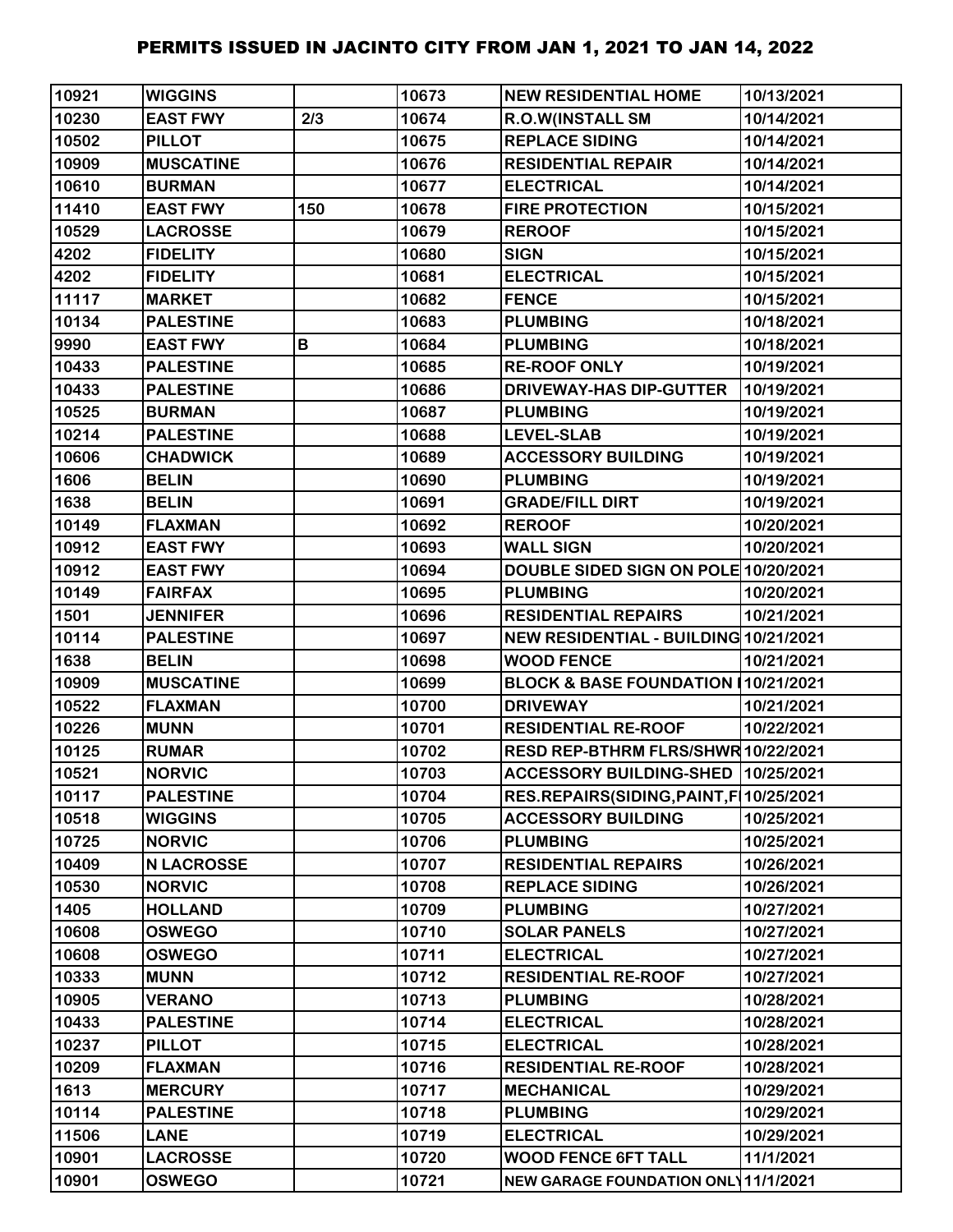| 1613  | <b>MERCURY</b>    |   | 10722 | <b>DRIVEWAY</b>                      | 11/1/2021  |
|-------|-------------------|---|-------|--------------------------------------|------------|
| 10334 | <b>FAIRFAX</b>    |   | 10723 | <b>FENCE AND SIDING</b>              | 11/1/2021  |
| 10345 | <b>FLAXMAN</b>    |   | 10724 | <b>DRIVEWAY</b>                      | 11/1/2021  |
| 10605 | <b>BURMAN</b>     |   | 10725 | <b>REROOF</b>                        | 11/1/2021  |
| 10203 | <b>MARKET</b>     | H | 10726 | <b>ELECTRICAL</b>                    | 11/1/2021  |
| 1529  | <b>JENNIFER</b>   |   | 10727 | <b>PLUMBING</b>                      | 11/2/2021  |
| 10421 | <b>MUSCATINE</b>  |   | 10728 | <b>FOUNDATION REPAIR</b>             | 11/3/2021  |
| 10118 | <b>MUNN</b>       |   | 10729 | <b>DEMOLITION (GARAGE)</b>           | 11/3/2021  |
| 10150 | <b>WIGGINS</b>    |   | 10730 | <b>REROOF</b>                        | 11/3/2021  |
| 10202 | <b>WIGGINS</b>    |   | 10732 | <b>RESIDENTIAL RE-ROOF</b>           | 11/5/2021  |
| 10734 | <b>NORVIC</b>     |   | 10734 | <b>ELECTRICAL</b>                    | 11/5/2021  |
| 10237 | <b>PILLOT</b>     |   | 10735 | <b>MECHANICAL</b>                    | 11/5/2021  |
| 10706 | <b>LACROSSE</b>   |   | 10736 | <b>PLUMBING</b>                      | 11/8/2021  |
| 1726  | <b>BELIN</b>      |   | 10737 | <b>RESIDENTIAL REPAIRS</b>           | 11/8/2021  |
| 11021 | <b>FLAXMAN</b>    |   | 10738 | <b>REROOF</b>                        | 11/8/2021  |
| 10342 | <b>NORVIC</b>     |   | 10739 | <b>ELECTRICAL</b>                    | 11/8/2021  |
| 10713 | <b>MUSCATINE</b>  |   | 10740 | <b>ELECTRICAL</b>                    | 11/8/2021  |
| 10905 | <b>INVIERNO</b>   |   | 10741 | <b>DEMOLITION</b>                    | 11/8/2021  |
| 10214 | <b>PALESTINE</b>  |   | 10742 | <b>RESIDENTIAL REPAIRS</b>           | 11/9/2021  |
| 10701 | <b>PILLOT</b>     |   | 10743 | <b>ELECTRICAL</b>                    | 11/9/2021  |
| 10317 | <b>MUNN</b>       |   | 10744 | <b>REROOF</b>                        | 11/9/2021  |
| 1514  | <b>BELIN</b>      |   | 10745 | <b>RESIDENTIAL ADDITION</b>          | 11/10/2021 |
| 10230 | EAST FWY 2/3      |   | 10746 | <b>ELECTRICAL</b>                    | 11/10/2021 |
| 10142 | <b>NORVIC</b>     |   | 10747 | <b>PLUMBING - GTO</b>                | 11/10/2021 |
| 10706 | <b>FLAXMAN</b>    |   | 10748 | <b>SIDING</b>                        | 11/10/2021 |
| 11617 | <b>LORD</b>       |   | 10749 | <b>FENCE (GATE)</b>                  | 11/11/2021 |
| 10634 | <b>CHADWICK</b>   |   | 10750 | <b>ELECTRICAL</b>                    | 11/11/2021 |
| 10743 | <b>NORVIC</b>     |   | 10751 | <b>PLUMBING</b>                      | 11/11/2021 |
| 10401 | <b>FLAXMAN</b>    |   | 10752 | <b>SIDING, WINDOWS &amp; DOORS</b>   | 11/11/2021 |
| 10230 | <b>EAST FWY</b>   |   | 10753 | <b>PLUMBING</b>                      | 11/11/2021 |
| 11420 | <b>LANE</b>       |   | 10754 | <b>ELECTRICAL</b>                    | 11/11/2021 |
| 10345 | <b>N LACROSSE</b> |   | 10755 | <b>SIDING AND WINDOWS</b>            | 11/12/2021 |
| 1513  | <b>SHERYL</b>     |   | 10756 | <b>ELECTRICAL</b>                    | 11/12/2021 |
| 11500 | <b>EAST FWY</b>   |   | 10757 | <b>ELECTRICAL - SIGN</b>             | 11/12/2021 |
| 11500 | <b>EAST FWY</b>   |   | 10758 | SIGN A, B, C & D                     | 11/12/2021 |
| 1708  | <b>KERBY</b>      |   | 10759 | <b>REROOF</b>                        | 11/15/2021 |
| 10705 | <b>MARKET</b>     |   | 10761 | PAVING-PARKING LOT REPAIR 11/15/2021 |            |
| 11519 | <b>MARKET ST</b>  |   | 10762 | <b>PLUMBING</b>                      | 11/15/2021 |
| 10101 | <b>NORVIC</b>     |   | 10763 | <b>REROOF</b>                        | 11/17/2021 |
| 10714 | <b>FLAXMAN</b>    |   | 10764 | <b>ACCESSORY BUIILDING</b>           | 11/17/2021 |
| 10501 | <b>MUSCATINE</b>  |   | 10765 | REPLACE SHEET METAL ROOF 11/18/2021  |            |
| 10512 | <b>MUSCATINE</b>  |   | 10766 | <b>PAVING</b>                        | 11/18/2021 |
| 11519 | <b>MARKET ST</b>  |   | 10767 | <b>PLUMBING</b>                      | 11/18/2021 |
| 10142 | <b>PALESTINE</b>  |   | 10768 | <b>CARPORT</b>                       | 11/18/2021 |
| 10409 | N OSWEGO          |   | 10769 | <b>CARPORT</b>                       | 11/18/2021 |
| 10336 | <b>PALESTINE</b>  |   | 10770 | <b>SIGN</b>                          | 11/19/2021 |
| 1402  | <b>HOLLAND</b>    |   | 10771 | <b>MECHANICAL</b>                    | 11/19/2021 |
| 1613  | <b>MERCURY</b>    |   | 10772 | <b>ELECTRICAL</b>                    | 11/19/2021 |
| 11519 | <b>MARKET ST</b>  |   | 10773 | <b>PAVING</b>                        | 11/19/2021 |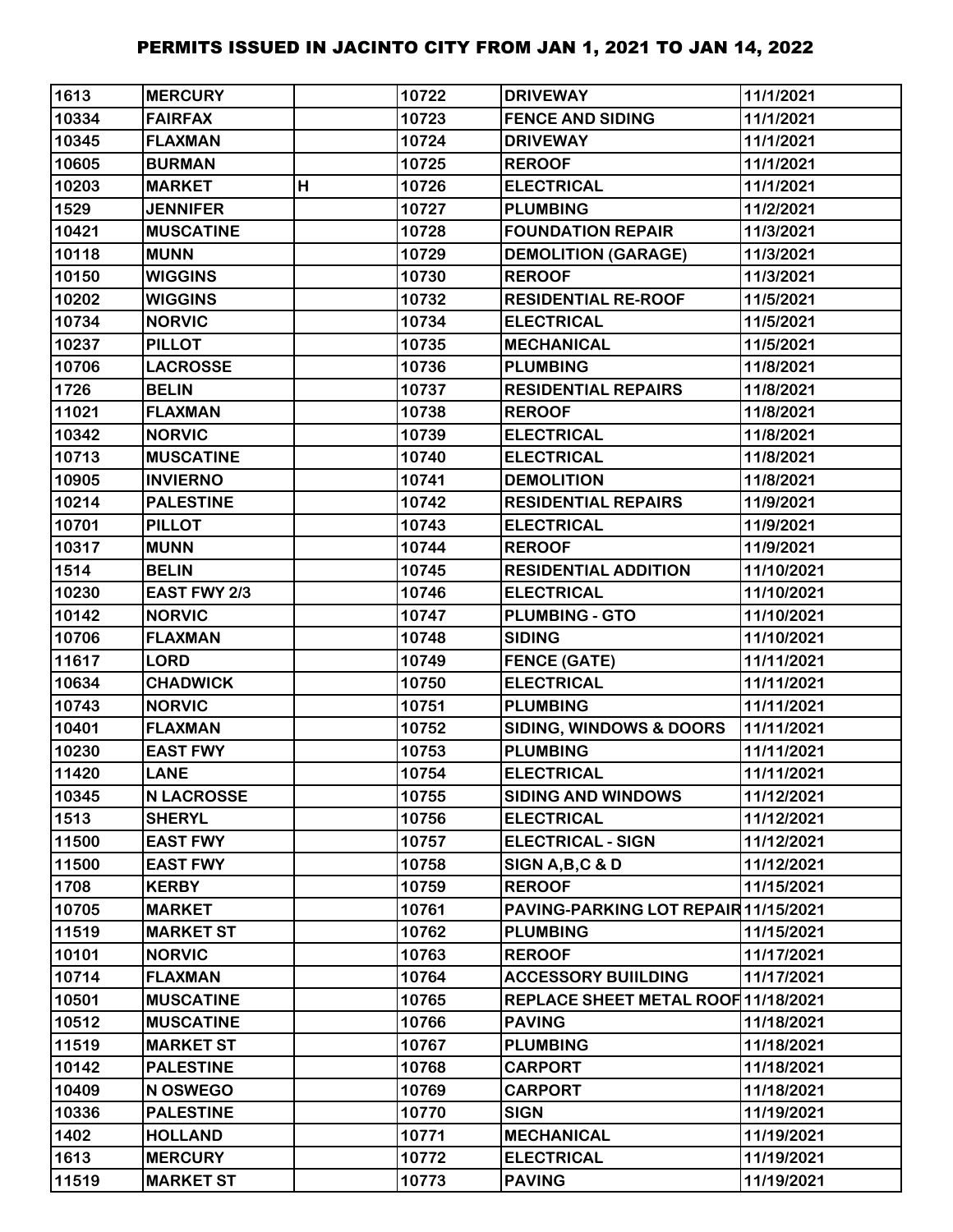| 10921 | <b>WIGGINS</b>   | 10774 | <b>PLUMBING</b>                                | 11/19/2021 |
|-------|------------------|-------|------------------------------------------------|------------|
| 10429 | <b>PALESTINE</b> | 10775 | <b>PAVING</b>                                  | 11/19/2021 |
| 11501 | <b>TILIA</b>     | 10776 | RESIDENTIAL ADDITION & REPAIR 11/22/2021       |            |
| 11450 | <b>EAST FWY</b>  | 10777 | NEW LED DIGITAL BILLBOARD 11/22/2021           |            |
| 10832 | <b>LANE</b>      | 10778 | <b>PLUMBING</b>                                | 11/22/2021 |
| 1625  | <b>JENNIFER</b>  | 10779 | <b>PLUMBING</b>                                | 11/22/2021 |
| 10518 | <b>FLAXMAN</b>   | 10780 | <b>REROOF</b>                                  | 11/22/2021 |
| 1211  | <b>MERCURY</b>   | 10781 | <b>REPAIR SHED</b>                             | 11/22/2021 |
| 1317  | <b>JENNIFER</b>  | 10782 | <b>REPLACE SIDING</b>                          | 11/22/2021 |
| 10230 | <b>EAST FWY</b>  | 10783 | <b>DEMOLITION</b>                              | 11/23/2021 |
| 10525 | <b>BURMAN</b>    | 10784 | <b>MECHANICAL</b>                              | 11/23/2021 |
| 10525 | <b>BURMAN</b>    | 10785 | <b>ELECTRICAL</b>                              | 11/24/2021 |
| 11216 | <b>MUNN</b>      | 10786 | <b>PLUMBING</b>                                | 11/24/2021 |
| 10230 | <b>EAST FWY</b>  | 10787 | NEW COMMERCIAL - BUILDING 11/24/2021           |            |
| 10909 | <b>MUSCATINE</b> | 10788 | <b>RESIDENTIAL RE-ROOF</b>                     | 11/24/2021 |
| 10810 | <b>BURMAN</b>    | 10789 | <b>PAVING</b>                                  | 11/29/2021 |
| 10101 | <b>FLAXMAN</b>   | 10790 | <b>PLUMBING</b>                                | 11/29/2021 |
| 11020 | <b>MUNN</b>      | 10791 | <b>CARPORT</b>                                 | 11/29/2021 |
| 10214 | <b>PALESTINE</b> | 10792 | <b>PLUMBING</b>                                | 11/30/2021 |
| 11216 | <b>MUNN</b>      | 10793 | <b>PLUMBING</b>                                | 12/1/2021  |
| 1506  | <b>CHESTON</b>   | 10794 | <b>ACCESSORY BUILDING</b>                      | 12/1/2021  |
| 10233 | <b>MUNN</b>      | 10795 | <b>ACCESSORY BUILDING</b>                      | 12/2/2021  |
| 10934 | <b>EAST FWY</b>  | 10796 | <b>SIGN</b>                                    | 12/3/2021  |
| 10934 | <b>EAST FWY</b>  | 10797 | <b>ELECTRICAL</b>                              | 12/3/2021  |
| 10934 | <b>VERANO</b>    | 10798 | <b>DEMOLITION</b>                              | 12/6/2021  |
| 10214 | <b>PALESTINE</b> | 10799 | <b>ELECTRICAL</b>                              | 12/6/2021  |
| 11016 | <b>MUNN</b>      | 10800 | <b>RESIDENTIAL REPAIRS &amp; LEV 12/6/2021</b> |            |
| 1301  | <b>JENNIFER</b>  | 10801 | <b>REROOF</b>                                  | 12/7/2021  |
| 1402  | <b>HOLLAND</b>   | 10802 | <b>FENCE-IRON BAR</b>                          | 12/7/2021  |
| 10826 | <b>MUSCATINE</b> | 10803 | <b>REPLACE STUCCO SIDING</b>                   | 12/8/2021  |
| 10509 | <b>MUNN</b>      | 10804 | ACCESSORY BUILDING (SHED) 12/8/2021            |            |
| 10802 | <b>MUSCATINE</b> | 10805 | <b>FENCE-IRON BAR</b>                          | 12/9/2021  |
| 1734  | <b>BELIN</b>     | 10806 | <b>FENCE</b>                                   | 12/9/2021  |
| 10230 | <b>EAST FWY</b>  | 10807 | UNDERGROUND STORAGE TANK 12/9/2021             |            |
| 1705  | <b>CASPERSON</b> | 10808 | <b>REROOF</b>                                  | 12/9/2021  |
| 10909 | <b>MUSCATINE</b> | 10809 | <b>DRIVEWAY</b>                                | 12/9/2021  |
| 10921 | <b>WIGGINS</b>   | 10810 | <b>MECHANICAL</b>                              | 12/13/2021 |
| 10729 | <b>PILLOT</b>    | 10811 | <b>ELECTRICAL</b>                              | 12/13/2021 |
| 935   | <b>MERCURY</b>   | 10812 | <b>ELECTRICAL</b>                              | 12/14/2021 |
| 10921 | <b>WIGGINS</b>   | 10813 | <b>PLUMBING</b>                                | 12/14/2021 |
| 10325 | <b>MARKET C</b>  | 10814 | <b>MECHANICAL</b>                              | 12/14/2021 |
| 10821 | <b>MUSCATINE</b> | 10815 | <b>PLUMBING</b>                                | 12/14/2021 |
| 10114 | <b>PALESTINE</b> | 10816 | <b>ELECTRICAL</b>                              | 12/14/2021 |
| 10921 | <b>WIGGINS</b>   | 10817 | <b>ELECTRICAL</b>                              | 12/15/2021 |
| 10729 | <b>PILLOT</b>    | 10818 | <b>REPLACE WINDOW,</b>                         | 12/15/2021 |
| 10237 | <b>PILLOT</b>    | 10819 | <b>DRIVEWAY AND PA</b>                         | 12/15/2021 |
| 10633 | <b>FLAXMAN</b>   | 10820 | <b>NEW RESIDENTIAL HOUSE</b>                   | 12/15/2021 |
| 10502 | <b>PALESTINE</b> | 10821 | <b>FENCE</b>                                   | 12/15/2021 |
| 1405  | <b>HOLLAND</b>   | 10822 | <b>FIRE PROTECTION</b>                         | 12/16/2021 |